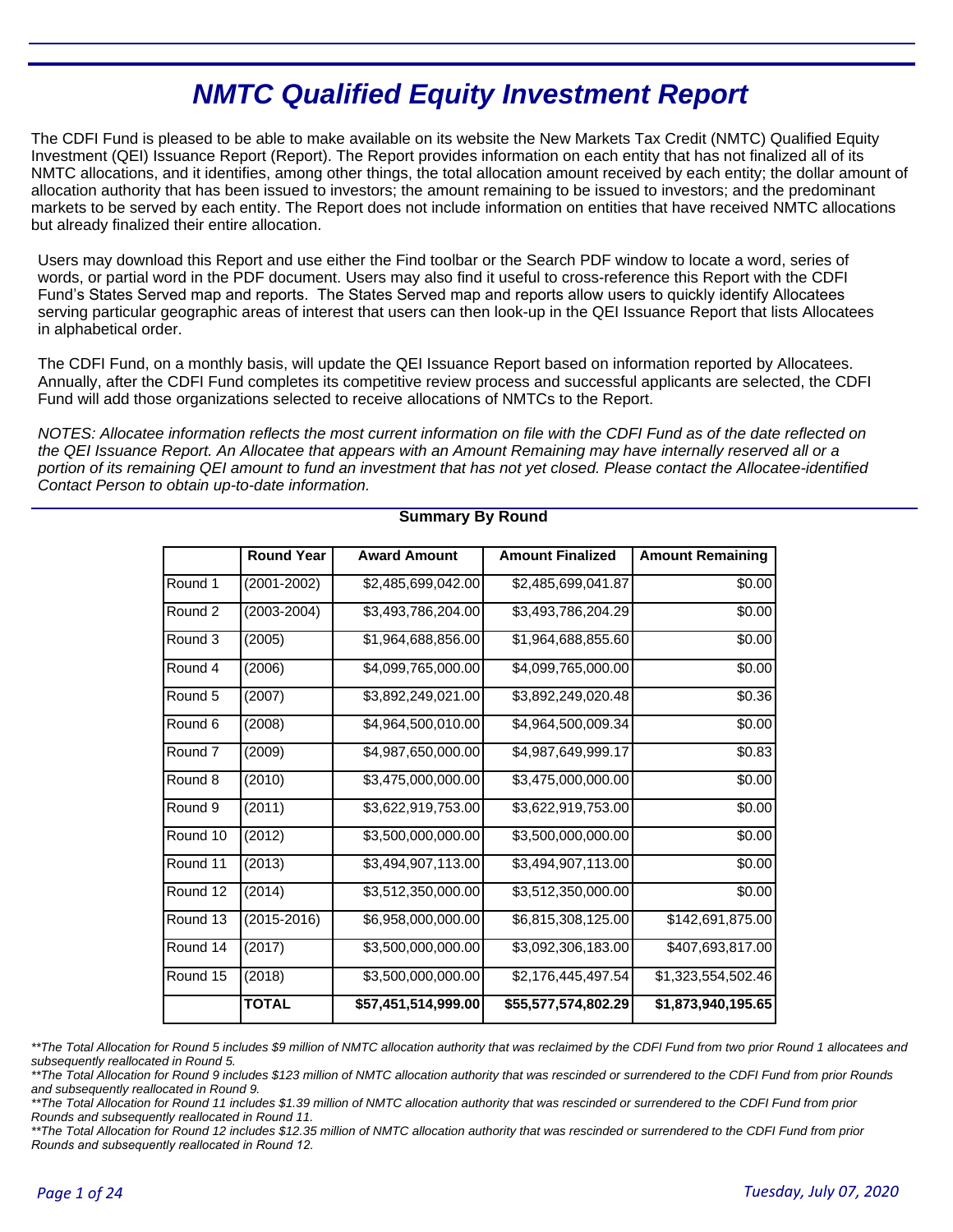#### *Name of Allocatee:* **AMCREF Community Capital, LLC**

**Year of Award:** 2018 **Service Area:** National service area *Controlling Entity: Contact Person:* Knox Clark, (504) 495-1084, knox@amcref.com *Predominant Financing:* Operating Business Financing *Predominant Market Served:* AL,GA,LA,MS,TN,TX,VA **Innovative Activities:** Providing QLICIs for Non-Real Estate Activities

#### *Name of Allocatee:* **Atlanta Emerging Markets, Inc.**

**Year of Award:** 2015-2016 *Service Area:* Local *Controlling Entity:* Atlanta Development Authority, d/b/a Invest Atlanta *Contact Person:* Stephen McRae, (404) 588-5470, smcrae@investatlanta.com *Predominant Financing:* Real estate financing: Community Facilities *Predominant Market Served:* DeKalb and Fulton County **Innovative Activities: Identified States** 

#### *Name of Allocatee:* **Atlanta Emerging Markets, Inc.**

# **Year of Award:** 2017

*Service Area:* Local

*Controlling Entity:* Atlanta Development Authority, d/b/a Invest Atlanta *Contact Person:* Dale Royal, (404) 614-8336, droyal@investatlanta.com *Predominant Financing:* Real estate financing: Community Facilities *Predominant Market Served:* GA-Barrow County, GA-Bartow County, GA-Carroll County, GA-Cherokee County, GA-Clayton County, GA-Cobb County, GA-Coweta County, GA-DeKalb County, GA-Douglas County, GA-Fayette County, GA-Forsyth County, GA-Fulton County, GA-Gwinnett County, GA-Henry County, GA-Newton County, GA-Paulding County, GA-Pickens County, GA-Rockdale County, GA-Spalding County, GA-Walton **County** 

*Innovative Activities:* 

# *Name of Allocatee:* **Brownfield Revitalization, LLC**

#### **Year of Award:** 2018

**Service Area:** National service area *Controlling Entity:* Cherokee Investment Partners, LLC *Contact Person:* Bret Batchelder, (919) 743-2530, bbatchelder@cherokeefund.com **Predominant Financing: Operating Business Financing** *Predominant Market Served:* CO,FL,MO,NY,PA,RI,TX **Innovative Activities:** Targeting Identified States

*Name of Allocatee:* **Building America CDE, Inc.**

# **Year of Award:** 2017

*Service Area:* National *Controlling Entity:* AFL-CIO Housing Investment Trust *Contact Person:* Eric Price, (202) 331-8055, eprice@aflcio-hit.com *Predominant Financing:* Real estate financing: Community Facilities *Predominant Market Served:* California, Illinois, Massachusetts, New Jersey, New York, Ohio, Pennsylvania *Innovative Activities:* 

**Total Allocation: Non-Metro Commitment: Amount Remaining: Amount Finalized:**

\$70,000,000.00 \$52,537,200.00 \$17,462,800.00 60%

**Total Allocation: Non-Metro Commitment: Amount Remaining: Amount Finalized:**

\$50,000,000.00 \$42,500,000.00 \$7,500,000.00 0%

0% **Total Allocation: Non-Metro Commitment: Amount Remaining: Amount Finalized:**

\$60,000,000.00 \$52,000,000.00 \$8,000,000.00

**Total Allocation: Non-Metro Commitment: Amount Remaining: Amount Finalized:**

\$60,000,000.00 \$47,200,000.00 \$12,800,000.00 0%

**Total Allocation: Non-Metro Commitment: Amount Remaining: Amount Finalized:**

\$55,000,000.00 \$52,500,000.00 \$2,500,000.00 0%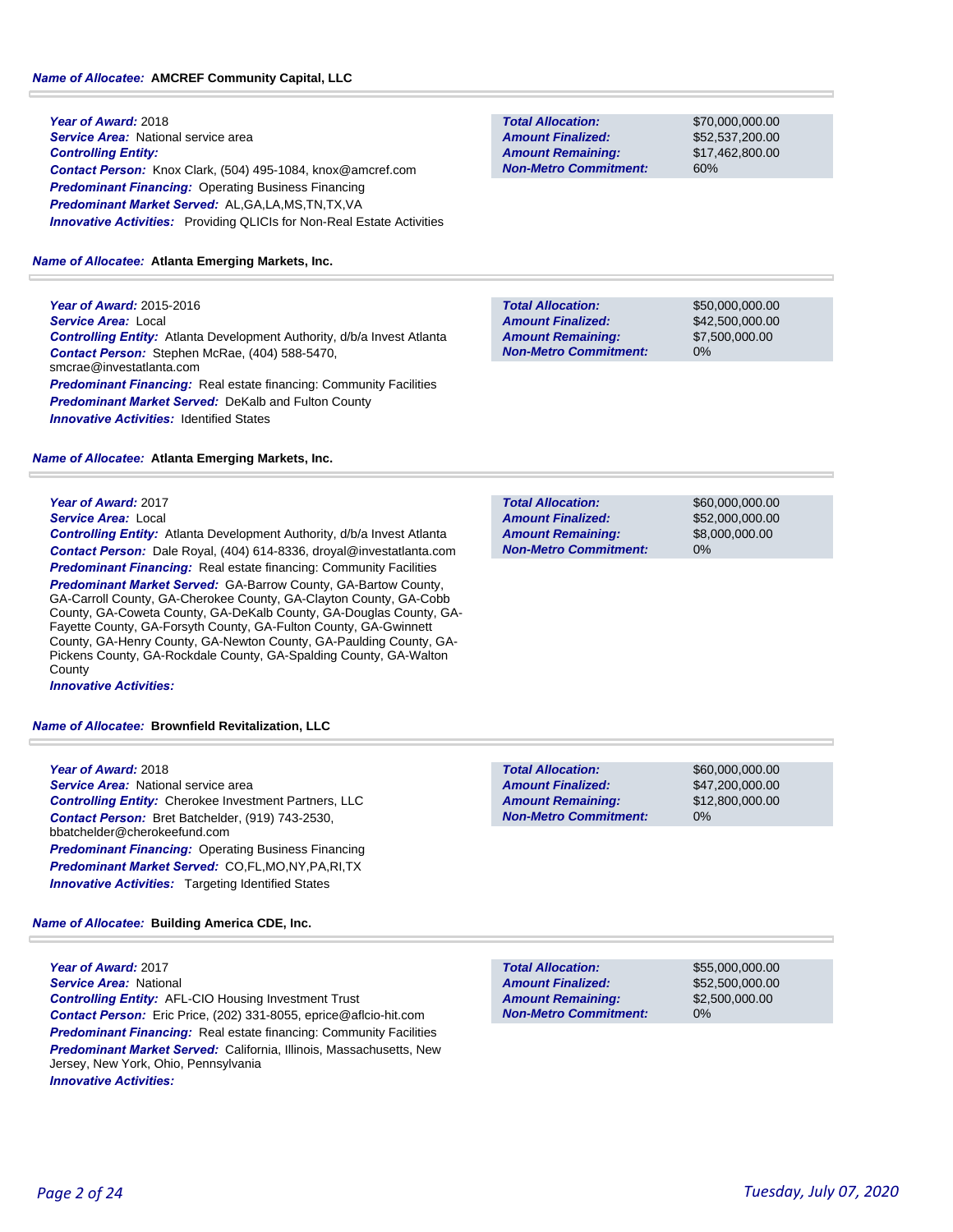#### **Year of Award:** 2018

*Service Area:* Multi-state service area *Controlling Entity:* Community Affordable Housing Equity Corporation *Contact Person:* Brian Oxford, (919) 420-0063, boxford@cahec.com *Predominant Financing:* Real Estate Financing - Community Facilities *Predominant Market Served:* DC, FL, GA, KY, MD, NC, SC, TN, VA, WV **Innovative Activities:** Targeting Identified States

#### *Name of Allocatee:* **Capital Impact Partners**

**Year of Award:** 2017 *Service Area:* National *Controlling Entity: Contact Person:* Scott Sporte, (510) 496-2233, ssporte@capitalimpact.org **Predominant Financing:** Real estate financing: Community Facilities *Predominant Market Served:* California, District of Columbia, Michigan, New Jersey, Oregon, Tennessee, Texas **Innovative Activities:** Targeting Identified States

#### *Name of Allocatee:* **Capital One Community Renewal Fund, LLC**

**Year of Award:** 2015-2016 *Service Area:* National *Controlling Entity:* Capital One Financial Corporation *Contact Person:* John Chamberlain, (504) 533-5276, john.chamberlain@capitalone.com **Predominant Financing:** Real estate financing: Community Facilities *Predominant Market Served:* California, Louisiana, New York, Ohio, Texas, Virginia *Innovative Activities:* Identified States

#### *Name of Allocatee:* **Capital One Community Renewal Fund, LLC**

**Year of Award:** 2018 **Service Area:** National service area *Controlling Entity:* Capital One Financial Corporation *Contact Person:* Spencer Gagnet, (504) 533-5717, spencer.gagnet@capitalone.com *Predominant Financing:* Operating Business Financing *Predominant Market Served:* CA,FL,MD,OH,OR,PR,TX **Innovative Activities:** Targeting Identified States

# *Name of Allocatee:* **CBKC CDC, L.L.C.**

**Year of Award:** 2018 *Service Area:* Multi-state service area *Controlling Entity:* Central Bancshares of Kansas City, Inc. *Contact Person:* William Dana, (816) 483-1210, bdana@centralbankkc.com *Predominant Financing:* Real Estate Financing - Industrial/Manufacturing *Predominant Market Served:* IL, KS, MO **Innovative Activities:** Targeting Identified States

**Total Allocation: Non-Metro Commitment: Amount Remaining: Amount Finalized:**

\$50,000,000.00 \$41,500,000.00 \$8,500,000.00 0%

**Total Allocation: Non-Metro Commitment: Amount Remaining: Amount Finalized:**

\$65,000,000.00 \$56,000,000.00 \$9,000,000.00 0%

\$90,000,000.00 \$78,150,000.00 \$11,850,000.00 0% **Total Allocation: Non-Metro Commitment: Amount Remaining: Amount Finalized:**

**Total Allocation: Non-Metro Commitment: Amount Remaining: Amount Finalized:**

\$60,000,000.00 \$29,000,000.00 \$31,000,000.00 0%

\$50,000,000.00 \$29,000,000.00 \$21,000,000.00 0% **Total Allocation: Non-Metro Commitment: Amount Remaining: Amount Finalized:**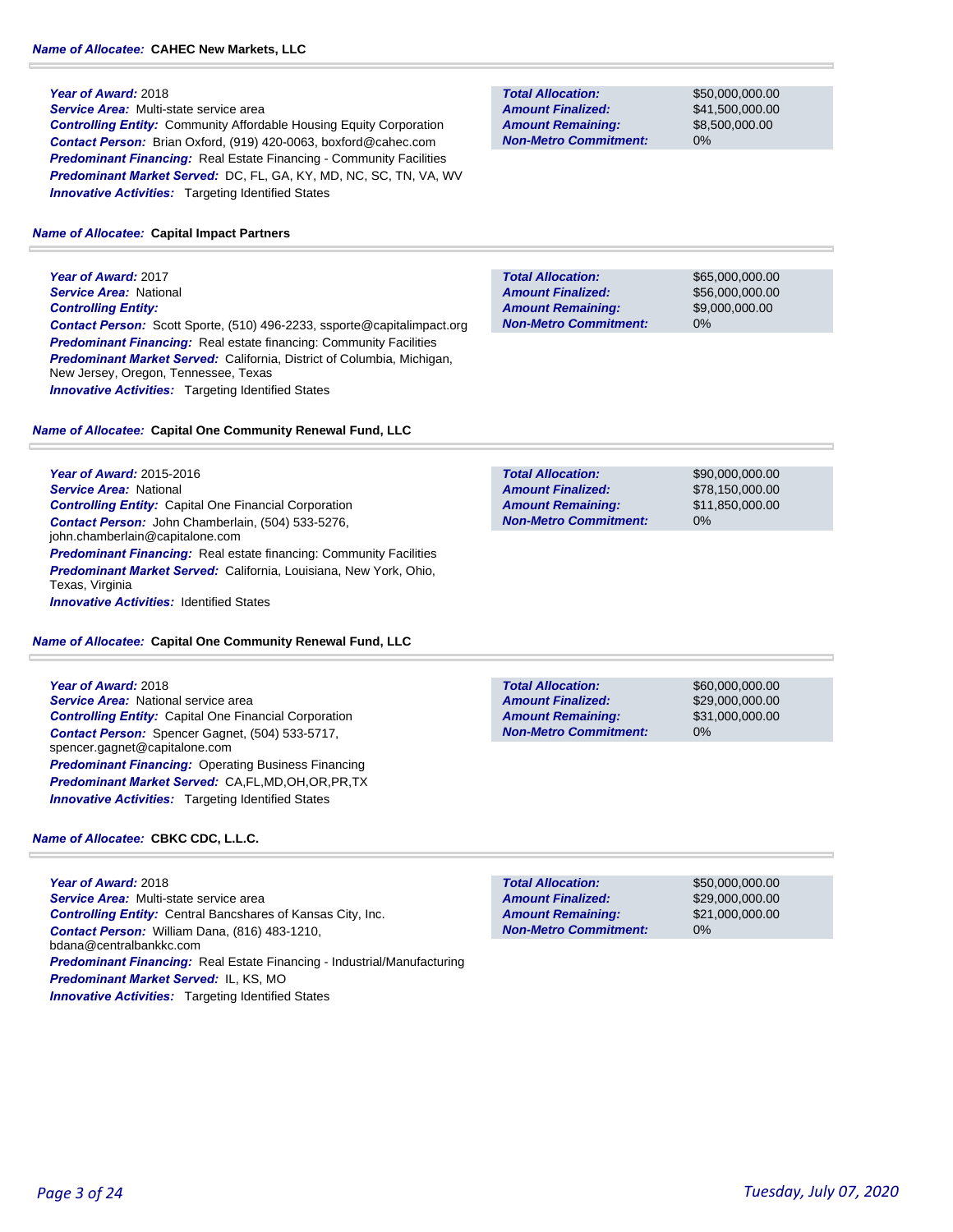**Year of Award:** 2017 *Service Area:* Local *Controlling Entity:* The Penstar Group *Contact Person:* TJ Cox, (559) 264-5000, tjcox@cvnmtc.com **Predominant Financing:** Real estate financing: Community Facilities *Predominant Market Served:* CA-Fresno County, CA-Kern County, CA-Kings County, CA-Madera County, CA-Merced County, CA-San Joaquin County, CA-Stanislaus County, CA-Tulare County *Innovative Activities:* 

*Name of Allocatee:* **Chase New Markets Corporation**

**Year of Award:** 2015-2016 *Service Area:* National *Controlling Entity:* JPMorgan Chase Bank, N.A. *Contact Person:* James Cahalan, (713) 216-7488, jim.cahalan@chase.com **Predominant Financing: Operating Business financing** *Predominant Market Served:* California, Florida, Illinois, Michigan, New York, Ohio, Texas *Innovative Activities:* Identified States, Non-Real Estate Activities QLICIs

*Name of Allocatee:* **Cincinnati Development Fund, Inc.**

**Year of Award:** 2017 *Service Area:* Multi-State *Controlling Entity: Contact Person:* Angela Ginty, (513) 721-7211, aginty@cincinnatidevelopmentfund.org **Predominant Financing:** Real estate financing: Mixed-used (housing, commercial, or retail)

**Predominant Market Served: IN-Brown County, IN-Dearborn County, IN-**Franklin County, IN-Ohio County, KY-Boone County, KY-Bracken County, KY-Campbell County, KY-Gallatin County, KY-Grant County, KY-Kenton County, KY-Pendleton County, OH-Brown County, OH-Butler County, OH-Clermont County, OH-Franklin County, OH-Hamilton County, OH-Warren **County** 

*Innovative Activities:* 

*Name of Allocatee:* **Cincinnati Development Fund, Inc.**

**Year of Award:** 2018

*Innovative Activities:* 

*Service Area:* Multi-state service area *Controlling Entity: Contact Person:* Joe Huber, (513) 977-7283, jhuber@cindevfund.org *Predominant Financing:* Real Estate Financing - Mixed-use (housing, commercial, or retail) *Predominant Market Served:* IN, KY, OH

\$23,000,000.00 0% **Non-Metro Commitment: Amount Remaining:**

**Total Allocation:**

**Amount Finalized:**

*Name of Allocatee:* **Cinnaire New Markets LLC**

**Year of Award:** 2017 *Service Area:* Multi-State *Controlling Entity:* Cinnaire Corporation *Contact Person:* Peter Giles, (517) 364-8944, pgiles@cinnaire.com **Predominant Financing:** Real estate financing: Community Facilities *Predominant Market Served:* Delaware, Illinois, Indiana, Maryland, Michigan, New Jersey, Pennsylvania, Wisconsin **Innovative Activities:** Targeting Identified States

**Total Allocation: Non-Metro Commitment: Amount Remaining: Amount Finalized:**

\$65,000,000.00 \$47,000,000.00 \$18,000,000.00 20%

\$40,000,000.00 \$17,000,000.00

**Total Allocation: Non-Metro Commitment: Amount Remaining: Amount Finalized:**

\$55,000,000.00 \$30,000,000.00 \$25,000,000.00 0%

25% **Total Allocation: Non-Metro Commitment: Amount Remaining: Amount Finalized:**

\$80,000,000.00 \$78,500,000.00 \$1,500,000.00

\$50,000,000.00 \$38,000,000.00 \$12,000,000.00 0% **Total Allocation: Non-Metro Commitment: Amount Remaining: Amount Finalized:**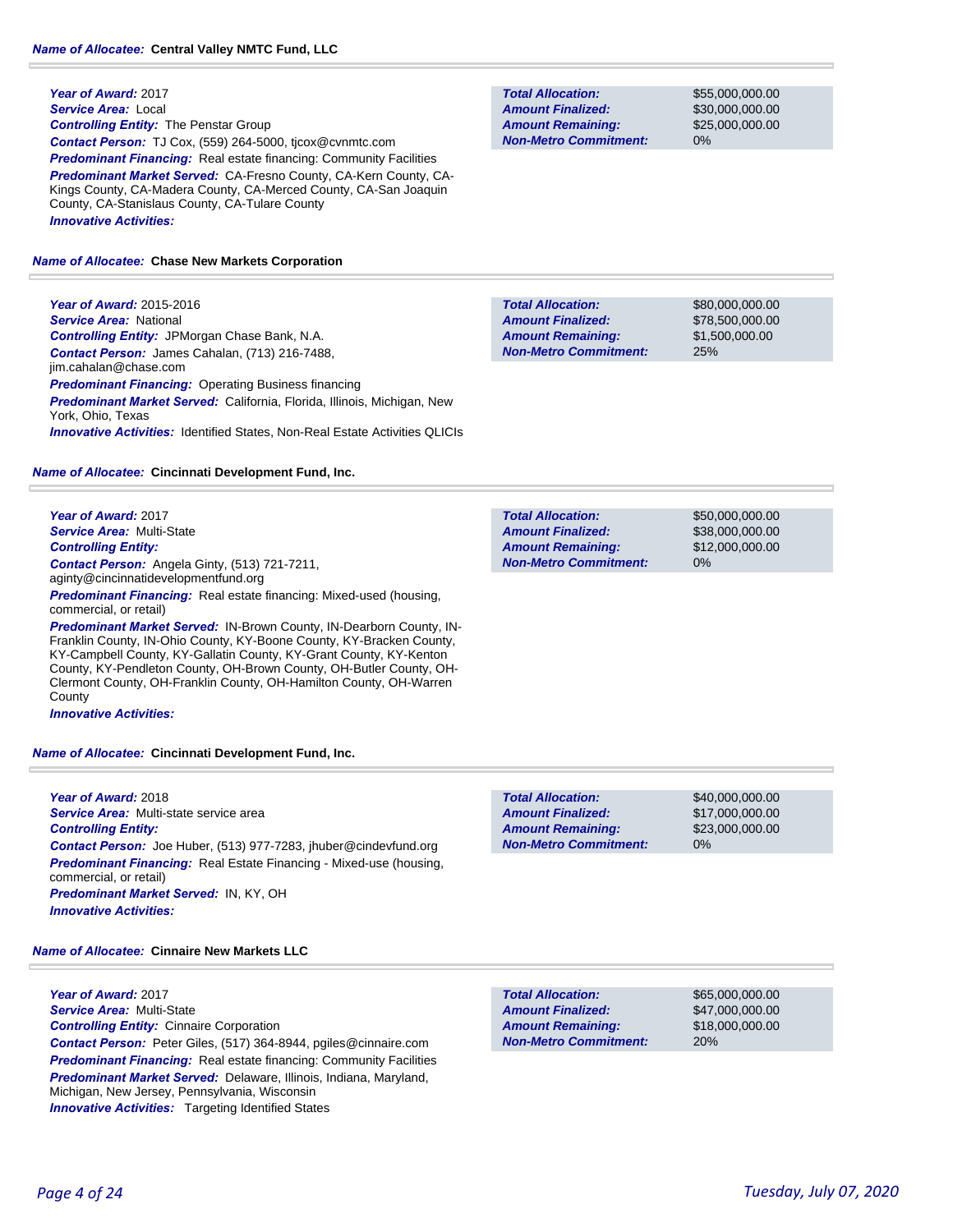# *Name of Allocatee:* **Cinnaire New Markets LLC**

# **Year of Award:** 2018

*Service Area:* Multi-state service area *Controlling Entity:* Cinnaire Corporation *Contact Person:* Peter Giles, (517) 364-8944, pgiles@cinnaire.com *Predominant Financing:* Operating Business Financing *Predominant Market Served:* DE, IL, IN, MD, MI, NJ, PA, WI **Innovative Activities:** Targeting Identified States

# *Name of Allocatee:* **Colorado Growth and Revitalization Fund LLC**

# **Year of Award:** 2018

*Service Area:* Statewide (or territory-wide) service area *Controlling Entity:* Colorado Housing and Finance Authority *Contact Person:* John Plakorus, (303) 297-7494, jplakorus@chfainfo.com *Predominant Financing:* Real Estate Financing - Industrial/Manufacturing *Predominant Market Served:* CO *Innovative Activities:* 

**Total Allocation: Non-Metro Commitment: Amount Remaining: Amount Finalized:**

**Total Allocation:**

**Total Allocation:**

**Non-Metro Commitment: Amount Remaining: Amount Finalized:**

**Non-Metro Commitment: Amount Remaining: Amount Finalized:**

**Total Allocation:**

**Non-Metro Commitment: Amount Remaining: Amount Finalized:**

> \$55,000,000.00 \$21,500,000.00 \$33,500,000.00 20%

\$55,000,000.00 \$29,000,000.00 \$26,000,000.00

\$40,000,000.00 \$25,550,000.00 \$14,450,000.00

0%

0%

\$55,000,000.00 \$36,000,000.00 \$19,000,000.00

20%

|  | Name of Allocatee: Commonwealth Cornerstone Group |
|--|---------------------------------------------------|
|  |                                                   |

#### **Year of Award:** 2018

*Service Area:* Statewide (or territory-wide) service area *Controlling Entity:* Pennsylvania Housing Finance Agency *Contact Person:* Steven O'Neill, (717) 780-3927, soneill@phfa.org *Predominant Financing:* Real Estate Financing - Mixed-use (housing, commercial, or retail) *Predominant Market Served:* PA *Innovative Activities:* 

# *Name of Allocatee:* **Community Development Finance Alliance**

| Year of Award: 2017                                                               |
|-----------------------------------------------------------------------------------|
| <b>Service Area: State</b>                                                        |
| <b>Controlling Entity:</b>                                                        |
| <b>Contact Person:</b> Jessica Norie, (801) 355-0538,<br>jessica@artspaceutah.org |
| <b>Predominant Financing:</b> Real estate financing: Community Facilities         |
| <b>Predominant Market Served: Utah</b>                                            |
| <b>Innovative Activities:</b>                                                     |

# *Name of Allocatee:* **Community Loan Fund of New Jersey, Inc.**

**Year of Award:** 2017 *Service Area:* State *Controlling Entity:* Community Loan Fund of New Jersey, Inc. *Contact Person:* Marie Mascherin, (732) 640-2061, mmascherin@njclf.com *Predominant Financing:* Real estate financing: Industrial/Manufacturing *Predominant Market Served:* New Jersey *Innovative Activities:* 

**Total Allocation: Non-Metro Commitment: Amount Remaining: Amount Finalized:**

\$40,000,000.00 \$37,250,000.00 \$2,750,000.00 0%

# *Name of Allocatee:* **Community Loan Fund of New Jersey, Inc.**

# **Year of Award:** 2018

**Service Area:** Statewide (or territory-wide) service area *Controlling Entity:* Community Loan Fund of New Jersey, Inc. *Contact Person:* Daniel Arndt, (732) 640-2061, darndt@njclf.com **Predominant Financing: Operating Business Financing** *Predominant Market Served:* NJ *Innovative Activities:* 

**Total Allocation: Non-Metro Commitment: Amount Remaining: Amount Finalized:**

\$35,000,000.00 \$18,500,000.00 \$16,500,000.00 0%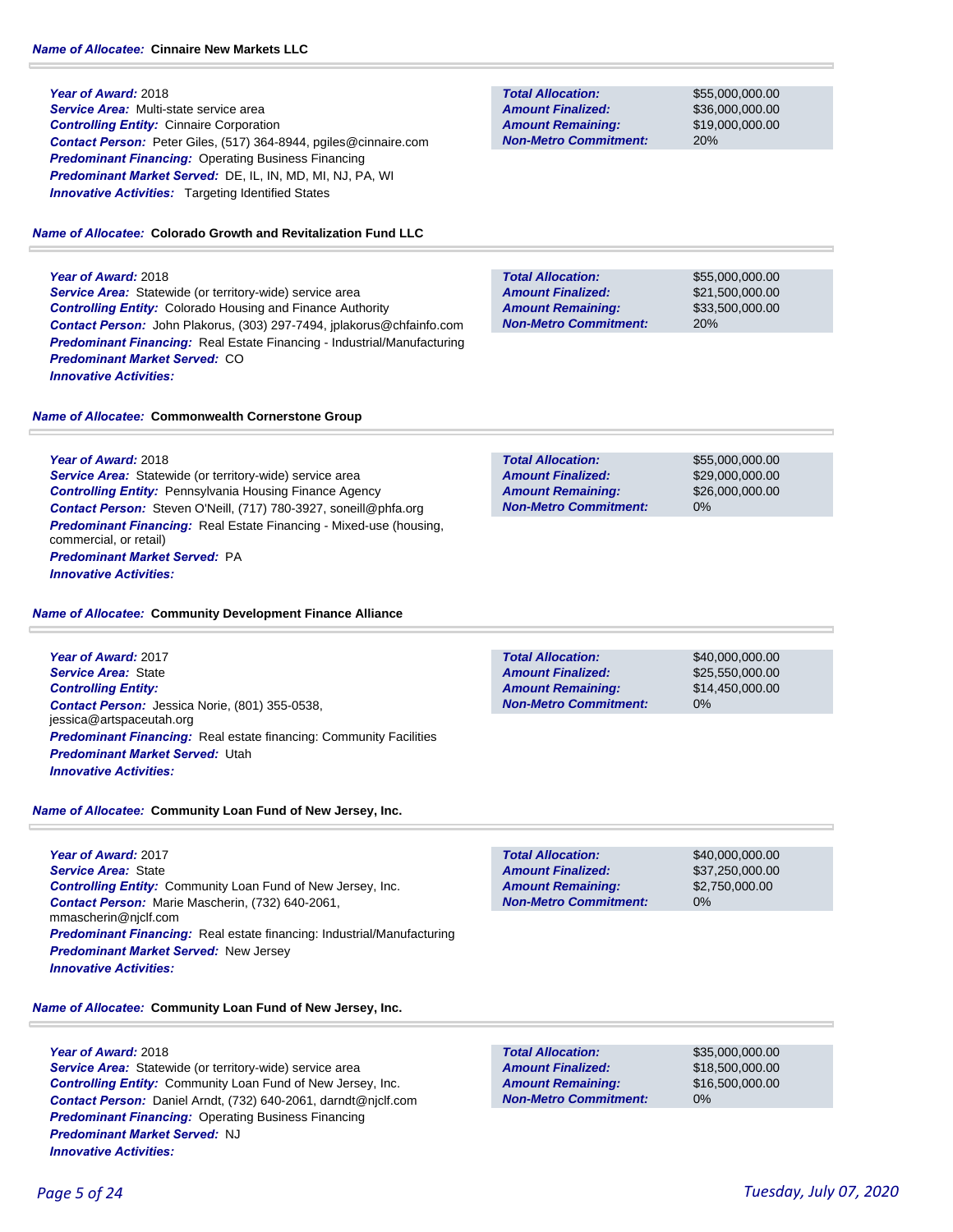**Year of Award:** 2015-2016 *Service Area:* National *Controlling Entity:* Trammell Crow Company LLC *Contact Person:* Adam Weers, (202) 295-3821, aweers@trammellcrow.com **Predominant Financing: Operating Business financing** *Predominant Market Served:* California, Colorado, Georgia, Illinois, Massachusetts, Michigan, South Dakota **Innovative Activities: Identified States** 

# *Name of Allocatee:* **Consortium America, LLC**

**Year of Award:** 2017 *Service Area:* National *Controlling Entity:* Trammell Crow Company LLC *Contact Person:* Adam Weers, (202) 295-3821, aweers@trammellcrow.com **Predominant Financing: Operating Business financing** *Predominant Market Served:* California, Illinois, Louisiana, Missouri, New York, Rhode Island, Texas **Innovative Activities:** Targeting Identified States

# *Name of Allocatee:* **Consortium America, LLC**

# **Year of Award:** 2018

*Service Area:* National service area *Controlling Entity:* Trammell Crow Company LLC *Contact Person:* Adam Weers, (202) 295-3821, aweers@trammellcrow.com *Predominant Financing: Operating Business Financing Predominant Market Served:* CA,CO,MI,MO,PA,TX,WI *Innovative Activities:* Targeting Identified States

# *Name of Allocatee:* **Corporation for Supportive Housing**

**Year of Award:** 2017 *Service Area:* National *Controlling Entity: Contact Person:* Nancy McGraw, (212) 986-2966, nancy.mcgraw@csh.org *Predominant Financing: Operating Business financing Predominant Market Served:* California, Colorado, Illinois, Massachusetts, Minnesota, New York, Washington *Innovative Activities:* 

# *Name of Allocatee:* **Corporation for Supportive Housing**

**Year of Award:** 2018 **Service Area:** National service area *Controlling Entity: Contact Person:* Nancy McGraw, (212) 986-2966, nancy.mcgraw@csh.org **Predominant Financing: Operating Business Financing** *Predominant Market Served:* CA,CO,GA,MD,OH,OR,WA *Innovative Activities:* 

**Total Allocation: Non-Metro Commitment: Amount Remaining: Amount Finalized:**

\$50,000,000.00 \$42,500,000.00 \$7,500,000.00 0%

**Total Allocation: Non-Metro Commitment: Amount Remaining: Amount Finalized:**

\$55,000,000.00 \$51,750,000.00 \$3,250,000.00 0%

**Total Allocation: Non-Metro Commitment: Amount Remaining: Amount Finalized:**

\$40,000,000.00 \$31,900,000.00 \$8,100,000.00 0%

**Total Allocation: Non-Metro Commitment: Amount Remaining: Amount Finalized:**

\$50,000,000.00 \$41,000,000.00 \$9,000,000.00 0%

**Total Allocation: Non-Metro Commitment: Amount Remaining: Amount Finalized:**

\$55,000,000.00 \$25,250,000.00 \$29,750,000.00 0%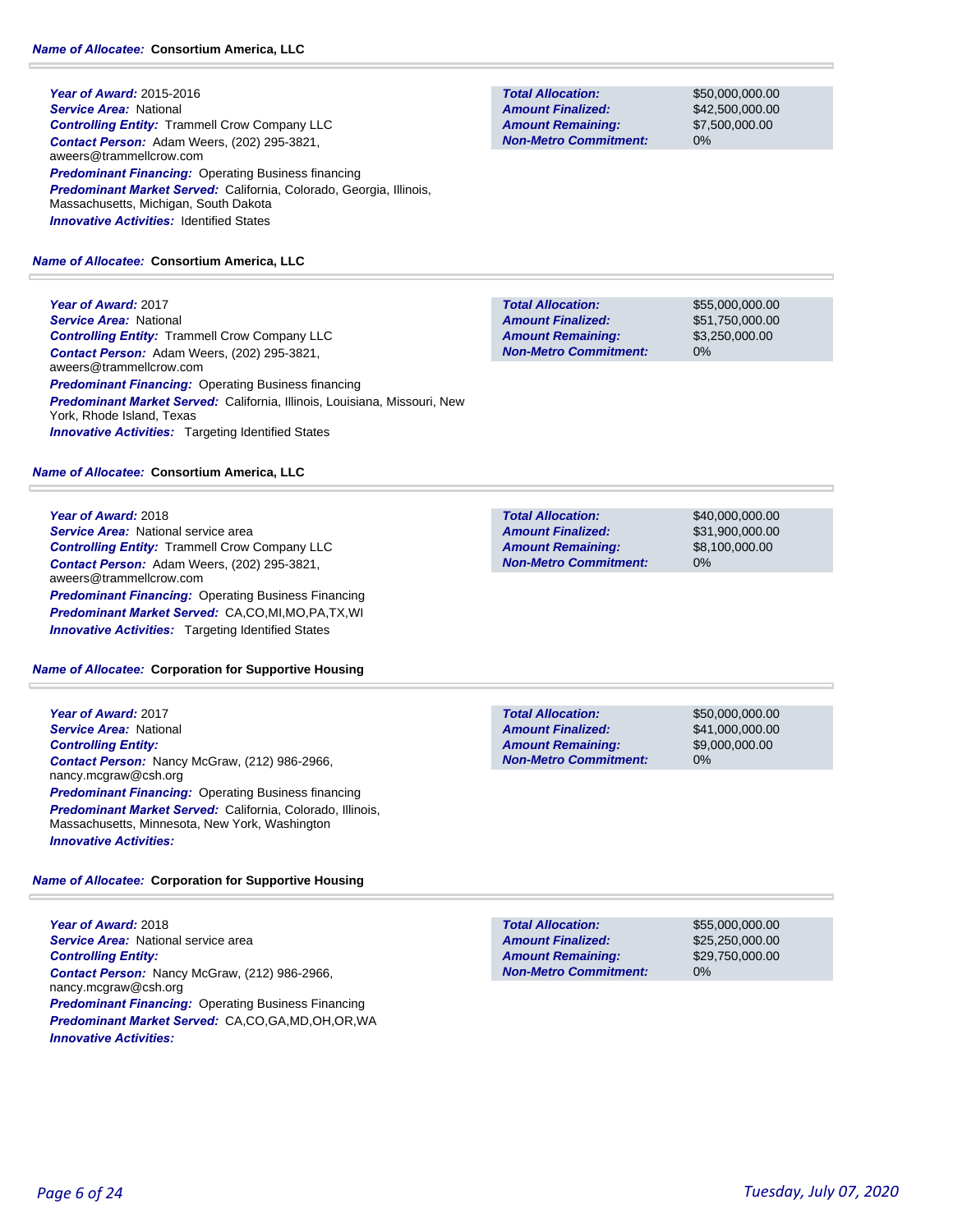# *Name of Allocatee:* **Craft3**

**Year of Award:** 2018 *Service Area:* Multi-state service area *Controlling Entity: Contact Person:* Maggie Kirby Weiland, (888) 231-2170, mkirby@craft3.org **Predominant Financing:** Real Estate Financing - Community Facilities *Predominant Market Served:* OR, WA **Innovative Activities:** Investing in Indian Country

# *Name of Allocatee:* **CV Appalachian CDE, Inc.**

**Year of Award:** 2018 *Service Area:* Multi-state service area *Controlling Entity:* Community Ventures Corporation *Contact Person:* Dan Heffernan, (859) 231-0054, dheffernan@cvky.org *Predominant Financing:* Operating Business Financing *Predominant Market Served:* KY, TN, WV **Innovative Activities:** Targeting Identified States

#### \$55,000,000.00 \$35,500,000.00 \$19,500,000.00 50% **Total Allocation: Non-Metro Commitment: Amount Remaining: Amount Finalized:**

*Name of Allocatee:* **Dakotas America, LLC**

**Year of Award:** 2018 *Service Area:* National service area *Controlling Entity:* Dakota Resources *Contact Person:* Lin VanHofwegen, (605) 978-2804, lin@dakotasamerica.com **Predominant Financing:** Real Estate Financing - Community Facilities *Predominant Market Served:* AZ,GA,LA,NM,OK,SD,TX **Innovative Activities:** Investing in Indian Country, Targeting Identified States

# *Name of Allocatee:* **Dallas Development Fund**

**Year of Award:** 2017 *Service Area:* Local *Controlling Entity:* City of Dallas *Contact Person:* Heather Lepeska, (214) 670-1222, heather.lepeska@dallascityhall.com **Predominant Financing:** Real estate financing: Community Facilities *Predominant Market Served:* TX-Collin County, TX-Dallas County, TX-Denton County *Innovative Activities:* Targeting Identified States

# *Name of Allocatee:* **Danville, Virginia CDE, Inc.**

**Year of Award:** 2017 *Service Area:* Local *Controlling Entity:* City of Danville, Virginia *Contact Person:* Telly Tucker, (434) 793-1753, telly.tucker@danvilleva.gov *Predominant Financing:* Operating Business financing *Predominant Market Served:* VA-Danville city, VA-Halifax County, VA-Henry County, VA-Martinsville city, VA-Patrick County, VA-Pittsylvania **County** *Innovative Activities:* 

**Total Allocation: Non-Metro Commitment: Amount Remaining: Amount Finalized:**

\$55,000,000.00 \$46,500,000.00 \$8,500,000.00 0%

**Total Allocation: Non-Metro Commitment: Amount Remaining: Amount Finalized:**

\$35,000,000.00 \$0.00 \$35,000,000.00 100%

**Total Allocation: Non-Metro Commitment: Amount Remaining: Amount Finalized:**

\$50,000,000.00 \$34,000,000.00 \$16,000,000.00 50%

\$70,000,000.00 \$55,000,000.00 \$15,000,000.00

70%

**Non-Metro Commitment: Amount Remaining: Amount Finalized:**

**Total Allocation:**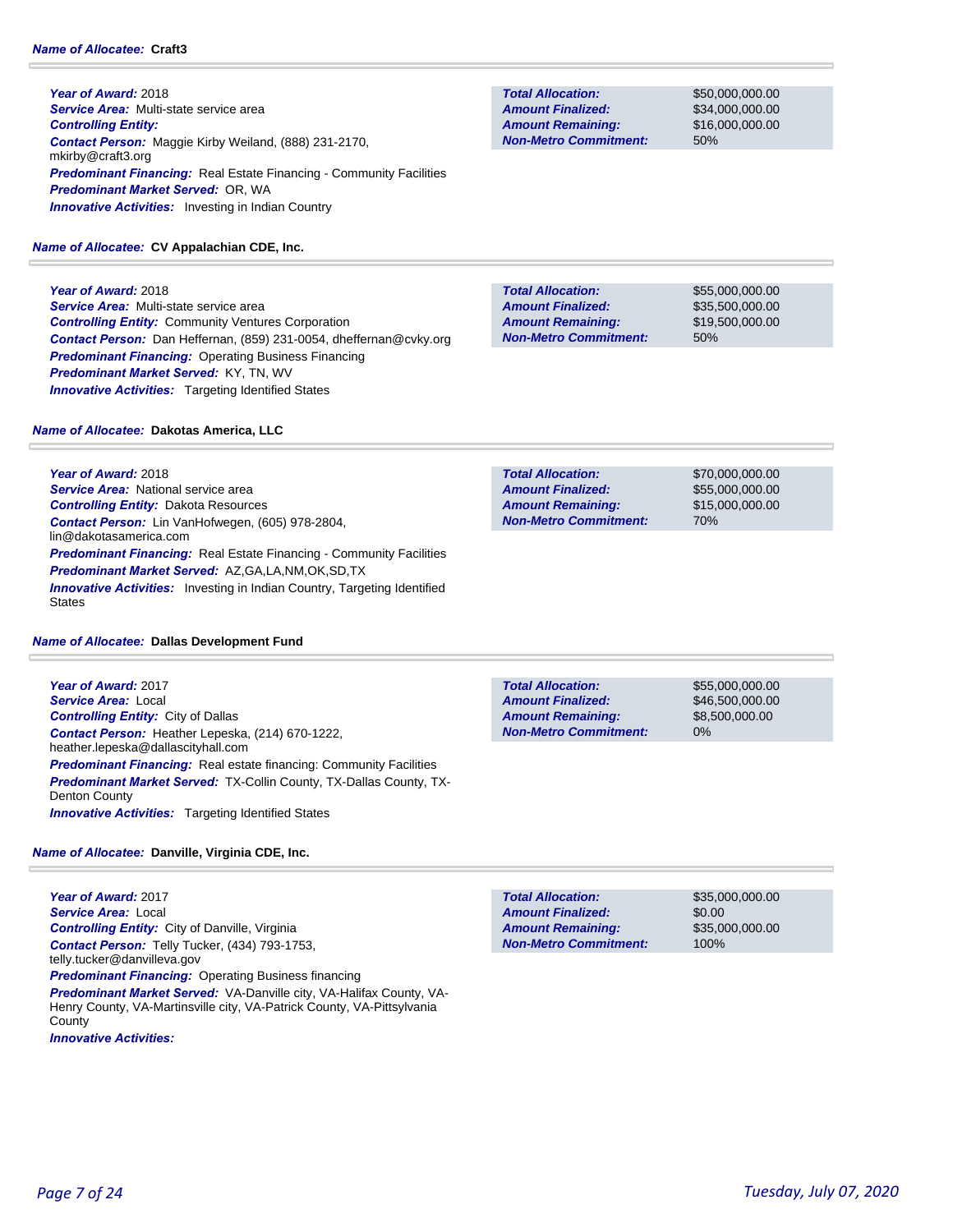# *Name of Allocatee:* **DAYTON REGION NEW MARKET FUND LLC**

# **Year of Award:** 2018

*Service Area:* Local service area (e.g., neighborhoods, cities, a county or contiguous counties, or metropolitan areas) within a state or territory *Controlling Entity:* CityWide Development Corporation *Contact Person:* Brian Heitkamp, (937) 853-2533, bheitkamp@citywidedev.com **Predominant Financing:** Real Estate Financing - Community Facilities

*Predominant Market Served:* OH

*Innovative Activities:* 

*Name of Allocatee:* **Development Fund of the Western Reserve, Inc.**

# **Year of Award:** 2018

*Service Area:* Local service area (e.g., neighborhoods, cities, a county or contiguous counties, or metropolitan areas) within a state or territory *Controlling Entity:* Development Finance Authority of Summit County *Contact Person:* , , *Predominant Financing:* Operating Business Financing *Predominant Market Served:* OH *Innovative Activities:* 

# *Name of Allocatee:* **DV Community Investment, LLC**

# **Year of Award:** 2018

**Service Area:** National service area *Controlling Entity:* Dudley Ventures, L.L.C *Contact Person:* James D. Howard, Jr., (602) 759-5300, jhoward@dudleyventures.com *Predominant Financing:* Operating Business Financing *Predominant Market Served:* AL,AZ,GA,IN,MS,NY,OH *Innovative Activities:* Targeting Identified States

# *Name of Allocatee:* **Ecotrust CDE LLC**

**Year of Award:** 2015-2016 *Service Area:* National *Controlling Entity:* ECOTRUST *Contact Person:* Adam Lane, (503) 467-0753, adam@ecotrust.org **Predominant Financing: Operating Business financing** *Predominant Market Served:* Alaska, California, Hawaii, Idaho, Montana, Oregon, Washington *Innovative Activities:* Unrelated CDEs, Identified States, Investing In Indian Country

# *Name of Allocatee:* **Empowerment Reinvestment Fund, LLC**

| Year of Award: 2017                                                                                                                                                                  |
|--------------------------------------------------------------------------------------------------------------------------------------------------------------------------------------|
| <b>Service Area: National</b>                                                                                                                                                        |
| <b>Controlling Entity:</b> TruFund Financial Services, Inc.                                                                                                                          |
| <b>Contact Person:</b> Aisha Benson, (917) 338-9227, abenson@trufund.org                                                                                                             |
| <b>Predominant Financing: Operating Business financing</b>                                                                                                                           |
| <b>Predominant Market Served:</b> Alabama, Florida, Georgia, Louisiana, New<br>Jersey, New York, Oregon                                                                              |
| <b>Innovative Activities:</b> Making QLICIs with an original term less than or<br>equal to 60 months, Providing QLICIs of \$2 million or less, Targeting<br><b>Identified States</b> |

**Total Allocation: Non-Metro Commitment: Amount Remaining: Amount Finalized:**

\$35,000,000.00 \$12,000,000.00 \$23,000,000.00 0%

\$30,000,000.00 \$11,500,000.00 \$18,500,000.00 20% **Total Allocation: Non-Metro Commitment: Amount Remaining: Amount Finalized:**

| <b>Total Allocation:</b>     | \$55,000,000,00 |
|------------------------------|-----------------|
| <b>Amount Finalized:</b>     | \$43,000,000,00 |
| <b>Amount Remaining:</b>     | \$12,000,000,00 |
| <b>Non-Metro Commitment:</b> | 25%             |

| <b>Total Allocation:</b>     | \$75,000,000,00 |
|------------------------------|-----------------|
| <b>Amount Finalized:</b>     | \$62,725,000.00 |
| <b>Amount Remaining:</b>     | \$12,275,000.00 |
| <b>Non-Metro Commitment:</b> | 90%             |

| \$40,000,000,00 |
|-----------------|
| \$34.515.464.00 |
| \$5.484.536.00  |
| 39%             |
|                 |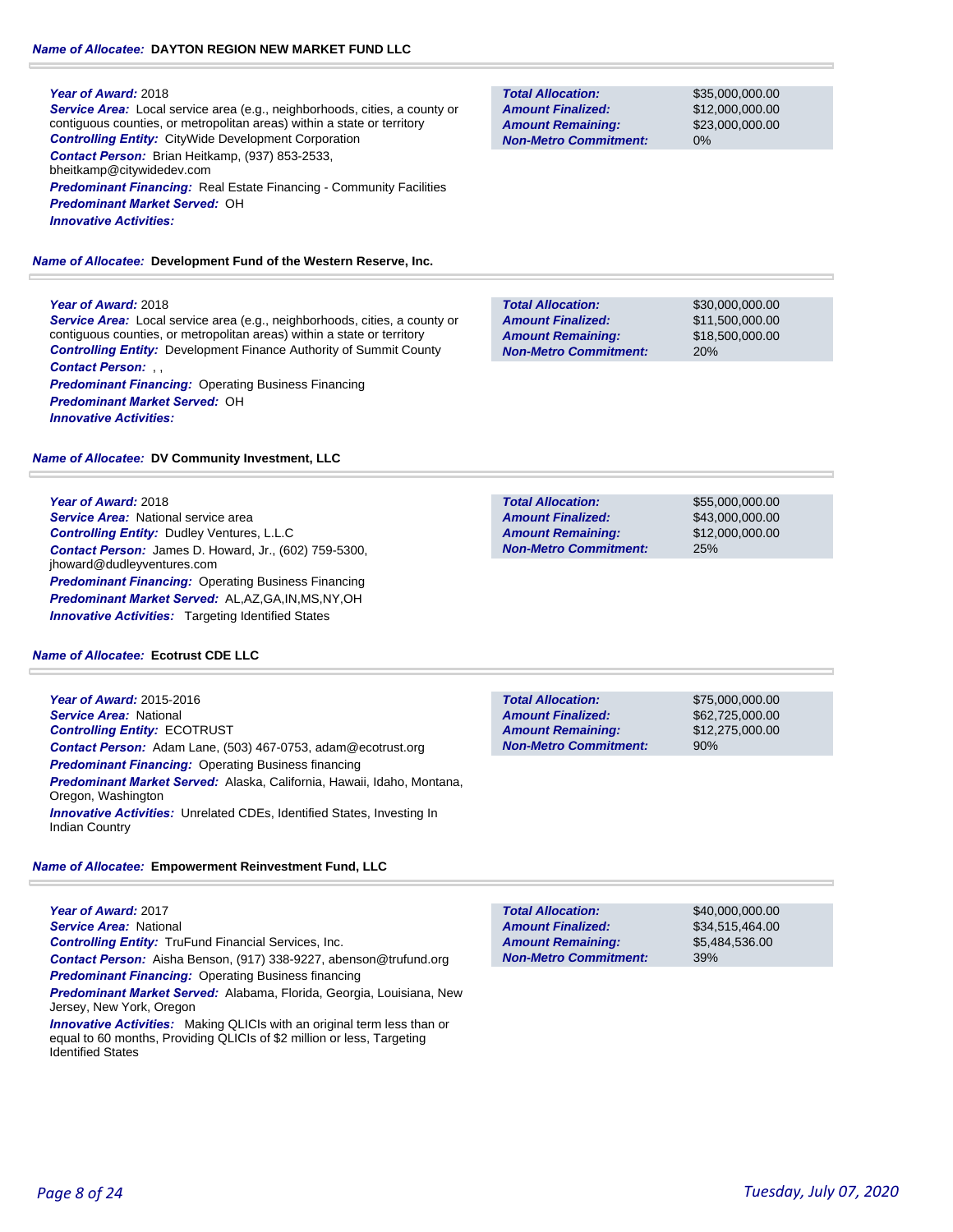**Year of Award:** 2015-2016 *Service Area:* Statewide *Controlling Entity:* New Mexico Finance Authority *Contact Person:* Marquita Russel, (505) 984-1454, mrussel@nmfa.net **Predominant Financing: Operating Business financing** *Predominant Market Served:* New Mexico *Innovative Activities:* 

# *Name of Allocatee:* **Finance New Mexico, LLC**

**Year of Award:** 2018 *Service Area:* Statewide (or territory-wide) service area *Controlling Entity:* New Mexico Finance Authority *Contact Person:* Marquita Russel, (505) 992-9619, mrussel@nmfa.net *Predominant Financing:* Real Estate Financing - Mixed-use (housing, commercial, or retail) *Predominant Market Served:* NM **Innovative Activities:** Providing QLICIs of \$2 million or less

# *Name of Allocatee:* **FirstPathway Community Development, LLC**

**Year of Award:** 2018 *Service Area:* Multi-state service area *Controlling Entity:* FirstPathway Partners, LLC *Contact Person:* John Widmer, (414) 431-0742, jwidmer@firstpathway.com **Predominant Financing: Operating Business Financing** *Predominant Market Served:* IL, WI *Innovative Activities:* 

# *Name of Allocatee:* **First-Ring Industrial Redevelopment Enterprise, Inc.**

**Year of Award:** 2017 *Service Area:* Local *Controlling Entity:* City of West Allis, WI *Contact Person:* John Stibal, (414) 302-8462, jstibal@westalliswi.gov **Predominant Financing: Operating Business financing** *Predominant Market Served:* WI-Kenosha County, WI-Milwaukee County, WI-Ozaukee County, WI-Racine County *Innovative Activities:* Providing QLICIs for Non-Real Estate Activities

# *Name of Allocatee:* **First-Ring Industrial Redevelopment Enterprise, Inc.**

**Year of Award:** 2018

*Service Area:* Local service area (e.g., neighborhoods, cities, a county or contiguous counties, or metropolitan areas) within a state or territory *Controlling Entity:* City of West Allis, WI *Contact Person:* John Stibal, (414) 302-8462, jstibal@westalliswi.gov *Predominant Financing:* Operating Business Financing *Predominant Market Served:* WI *Innovative Activities:* 

**Total Allocation: Non-Metro Commitment: Amount Remaining: Amount Finalized:**

\$45,000,000.00 \$39,500,000.00 \$5,500,000.00 0%

**Total Allocation: Non-Metro Commitment: Amount Remaining: Amount Finalized:**

\$40,000,000.00 \$15,500,000.00 \$24,500,000.00 20%

\$45,000,000.00 \$40,188,862.72 \$4,811,137.28 0% **Total Allocation: Non-Metro Commitment: Amount Remaining: Amount Finalized:**

\$35,000,000.00 \$26,500,000.00 \$8,500,000.00 0% **Total Allocation: Non-Metro Commitment: Amount Remaining: Amount Finalized:**

\$15,000,000.00 \$7,500,000.00 \$7,500,000.00 0% **Total Allocation: Non-Metro Commitment: Amount Remaining: Amount Finalized:**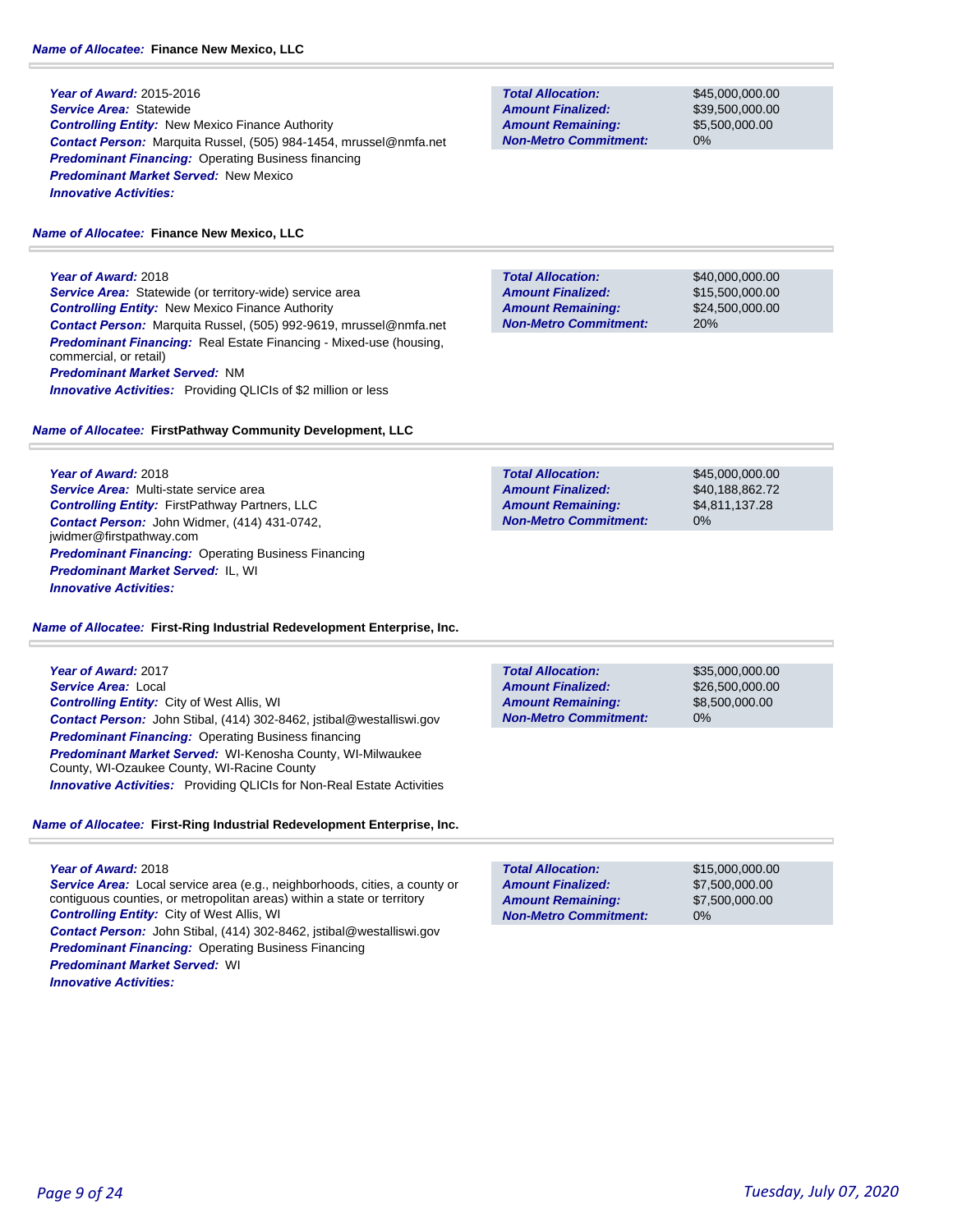**Year of Award:** 2017 *Service Area:* State *Controlling Entity: Contact Person:* Tammy Thomas, (407) 246-0846, tammy@fclf.org **Predominant Financing:** Real estate financing: Community Facilities *Predominant Market Served:* Florida **Innovative Activities:** Targeting Identified States

## *Name of Allocatee:* **Fort Wayne New Markets Revitalization Fund, LLC**

**Year of Award:** 2017 *Service Area:* Local *Controlling Entity:* City of Fort Wayne, IN *Contact Person:* Sharon Feasel, (260) 427-2107, sharon.feasel@ci.ftwayne.in.us **Predominant Financing:** Real estate financing: Community Facilities *Predominant Market Served:* IN-Adams County, IN-Allen County, IN-DeKalb County, IN-Huntington County, IN-Kosciusko County, IN-LaGrange County, IN-Noble County, IN-Wabash County, IN-Wells County, IN-Whitley **County** 

**Innovative Activities:** Targeting Identified States

#### *Name of Allocatee:* **Forward Community Investments, Inc.**

**Year of Award:** 2018 *Service Area:* Statewide (or territory-wide) service area *Controlling Entity: Contact Person:* Tracy Hubbard, (608) 204-8831, tracyh@forwardci.org *Predominant Financing:* Real Estate Financing - Community Facilities *Predominant Market Served:* WI *Innovative Activities:* Providing QLICIs of \$2 million or less

#### *Name of Allocatee:* **FRENCH LICK REDEVELOPMENT CDE LLC**

**Year of Award:** 2015-2016 *Service Area:* Statewide *Controlling Entity:* Town of French Lick, Indiana *Contact Person:* David Umpleby, (317) 238-6324, dumpleby@kdlegal.com **Predominant Financing: Operating Business financing** *Predominant Market Served:* Indiana *Innovative Activities:* 

# *Name of Allocatee:* **FRENCH LICK REDEVELOPMENT CDE LLC**

**Year of Award:** 2017 *Service Area:* State *Controlling Entity:* Town of French Lick, Indiana *Contact Person:* David Umpleby, (317) 238-6324, dumpleby@kdlegal.com *Predominant Financing:* Operating Business financing *Predominant Market Served:* Indiana **Innovative Activities:** Targeting Identified States

\$45,000,000.00 \$30,000,000.00 \$15,000,000.00 0% **Total Allocation: Non-Metro Commitment: Amount Remaining: Amount Finalized:**

\$55,000,000.00 \$43,000,000.00 \$12,000,000.00 0% **Total Allocation: Non-Metro Commitment: Amount Remaining: Amount Finalized:**

\$45,000,000.00 \$15,000,000.00 \$30,000,000.00 14% **Total Allocation: Non-Metro Commitment: Amount Remaining: Amount Finalized:**

**Total Allocation: Non-Metro Commitment: Amount Remaining: Amount Finalized:**

\$45,000,000.00 \$40,900,000.00 \$4,100,000.00 75%

\$15,000,000.00 \$12,100,000.00 \$2,900,000.00 75% **Total Allocation: Non-Metro Commitment: Amount Remaining: Amount Finalized:**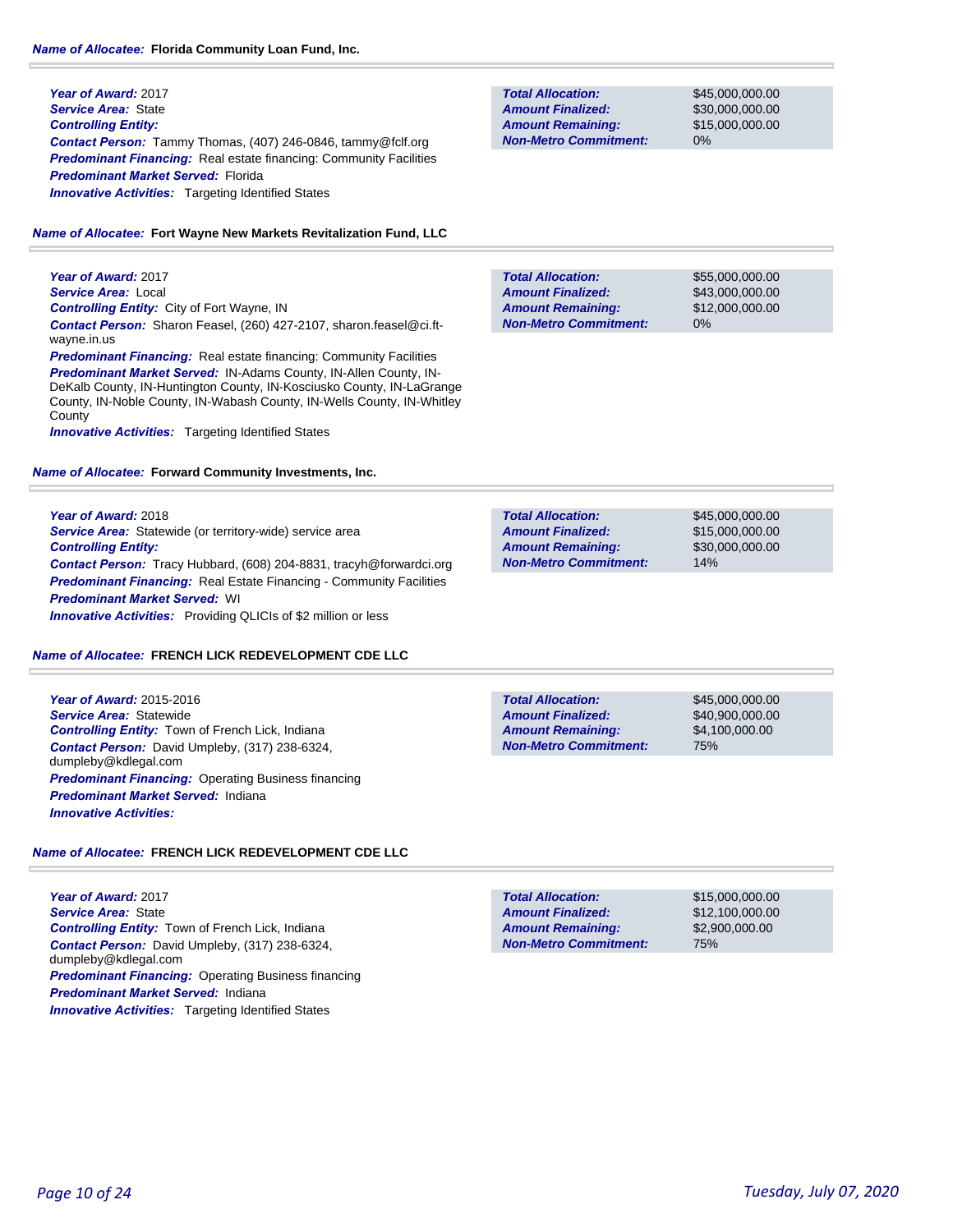**Year of Award:** 2015-2016 *Service Area:* National *Controlling Entity:* The Goldman Sachs Group, Inc. *Contact Person:* Joe Curatolo, (917) 343-0252, joe.curatolo@gs.com *Predominant Financing:* Real estate financing: Mixed-used (housing, commercial, or retail) *Predominant Market Served:* Louisiana, New Jersey, New York, Pennsylvania *Innovative Activities:* 

# *Name of Allocatee:* **GUAM Community Development Enterprise LLC**

**Year of Award:** 2017 *Service Area: Controlling Entity:* Core Tech International Corporation *Contact Person:* Jason Ralston, (671) 473-5000, jason@guamcde.com **Predominant Financing:** Real estate financing: Mixed-used (housing, commercial, or retail) *Predominant Market Served:* Guam **Innovative Activities:** Targeting Identified States

#### *Name of Allocatee:* **Heartland Renaissance Fund, LLC**

#### **Year of Award:** 2018

*Service Area:* Multi-state service area *Controlling Entity:* Arkansas Capital Corporation, Inc. *Contact Person:* Leslie Lane, (501) 374-9247, llane@arcapital.com *Predominant Financing: Operating Business Financing Predominant Market Served:* AR *Innovative Activities:* 

#### *Name of Allocatee:* **Hope Enterprise Corporation**

**Year of Award:** 2018 *Service Area:* Multi-state service area *Controlling Entity: Contact Person:* Mary Bruce Alford, (601) 944-9307, marybruce.alford@hope-ec.org **Predominant Financing:** Real Estate Financing - Community Facilities *Predominant Market Served:* AL, AR, LA, MS, TN *Innovative Activities:* 

# *Name of Allocatee:* **Indianapolis Redevelopment CDE LLC**

#### **Year of Award:** 2018

*Service Area:* Local service area (e.g., neighborhoods, cities, a county or contiguous counties, or metropolitan areas) within a state or territory *Controlling Entity:* City of Indianapolis

*Contact Person:* Emily C. Mack, (317) 327-3922, emily.mack@indy.gov *Predominant Financing: Operating Business Financing* 

*Predominant Market Served:* IN

**Innovative Activities:** Providing QLICIs of \$2 million or less, Targeting Identified States

**Total Allocation: Non-Metro Commitment: Amount Remaining: Amount Finalized:**

\$70,000,000.00 \$43,000,000.00 \$27,000,000.00 0%

\$20,000,000.00 \$0.00 \$20,000,000.00 100% **Total Allocation: Non-Metro Commitment: Amount Remaining: Amount Finalized:**

\$35,000,000.00 \$17,000,000.00 \$18,000,000.00 34% **Total Allocation: Non-Metro Commitment: Amount Remaining: Amount Finalized:**

**Total Allocation: Non-Metro Commitment: Amount Remaining: Amount Finalized:**

\$35,000,000.00 \$28,000,000.00 \$7,000,000.00 30%

\$55,000,000.00 \$17,000,000.00 \$38,000,000.00 0% **Total Allocation: Non-Metro Commitment: Amount Remaining: Amount Finalized:**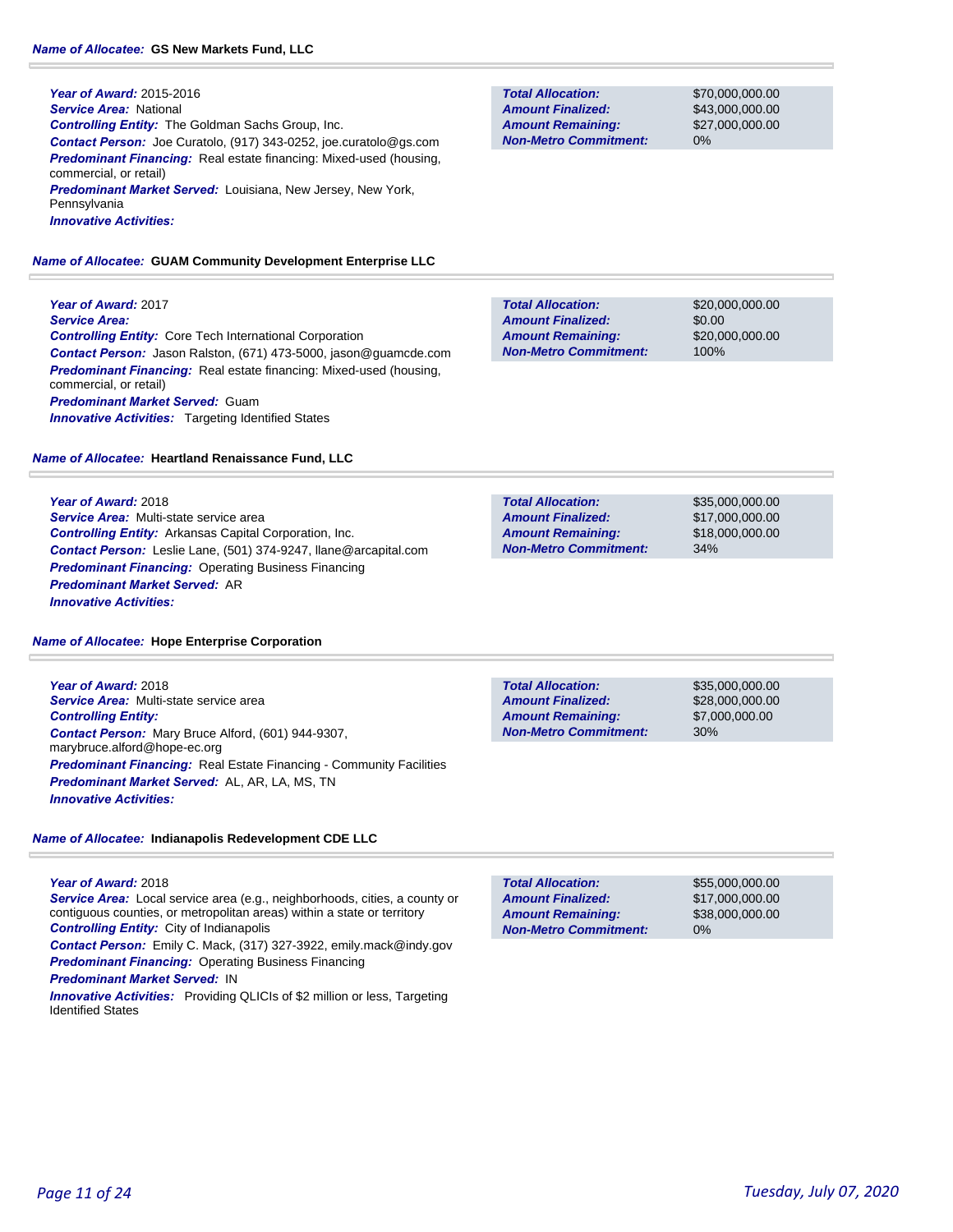# **Year of Award:** 2018

*Service Area:* Local service area (e.g., neighborhoods, cities, a county or contiguous counties, or metropolitan areas) within a state or territory *Controlling Entity:* Invest Detroit Foundation *Contact Person:* Marcia Ventura, (313) 259-6368, marcia.ventura@investdetroit.com *Predominant Financing:* Operating Business Financing *Predominant Market Served:* MI

*Innovative Activities:* 

# *Name of Allocatee:* **Iowa Community Development LC**

**Year of Award:** 2015-2016 *Service Area:* Statewide *Controlling Entity:* Iowa Business Growth Company *Contact Person:* Jim DePauw, (515) 223-4511, jim@iowabusinessgrowth.com *Predominant Financing:* Real estate financing: Mixed-used (housing, commercial, or retail) *Predominant Market Served:* Iowa *Innovative Activities:* Smal Dollar QLICIs

# *Name of Allocatee:* **L.A. Charter School New Markets CDE, LLC**

#### **Year of Award:** 2018

*Service Area:* Statewide (or territory-wide) service area *Controlling Entity:* Excellent Education Development (ExED) *Contact Person:* , , **Predominant Financing:** Real Estate Financing - Community Facilities *Predominant Market Served:* CA *Innovative Activities:* 

# *Name of Allocatee:* **Las Vegas Community Investment Corporation**

**Year of Award:** 2015-2016 *Service Area:* Multi-State *Controlling Entity:* City of Las Vegas *Contact Person:* Bill Arent, (702) 229-6856, barent@lasvegasnevada.gov **Predominant Financing:** Real estate financing: Mixed-used (housing, commercial, or retail) *Predominant Market Served:* Mohave County, Arizona; Clark County and Nye County, Nevada **Innovative Activities: Identified States** 

# *Name of Allocatee:* **Las Vegas Community Investment Corporation**

**Year of Award:** 2018 *Service Area:* Multi-state service area *Controlling Entity:* City of Las Vegas *Contact Person:* Bill Arent, (702) 229-6856, barent@lasvegasnevada.gov *Predominant Financing:* Operating Business Financing *Predominant Market Served:* AZ, NV **Innovative Activities:** Targeting Identified States

**Total Allocation: Non-Metro Commitment: Amount Remaining: Amount Finalized:**

\$15,000,000.00 \$7,000,000.00 \$8,000,000.00 0%

\$75,000,000.00 \$62,000,000.00 **Non-Metro Commitment: Amount Remaining: Amount Finalized:**

\$50,000,000.00 \$0.00 \$50,000,000.00 0% **Total Allocation: Non-Metro Commitment: Amount Remaining: Amount Finalized:**

\$55,000,000.00 0% **Total Allocation: Non-Metro Commitment: Amount Remaining: Amount Finalized:**

\$49,200,000.00 \$5,800,000.00

\$45,000,000.00 \$13,803,614.00 \$31,196,386.00 0% **Total Allocation: Non-Metro Commitment: Amount Remaining: Amount Finalized:**

# **Total Allocation:**

\$13,000,000.00 50%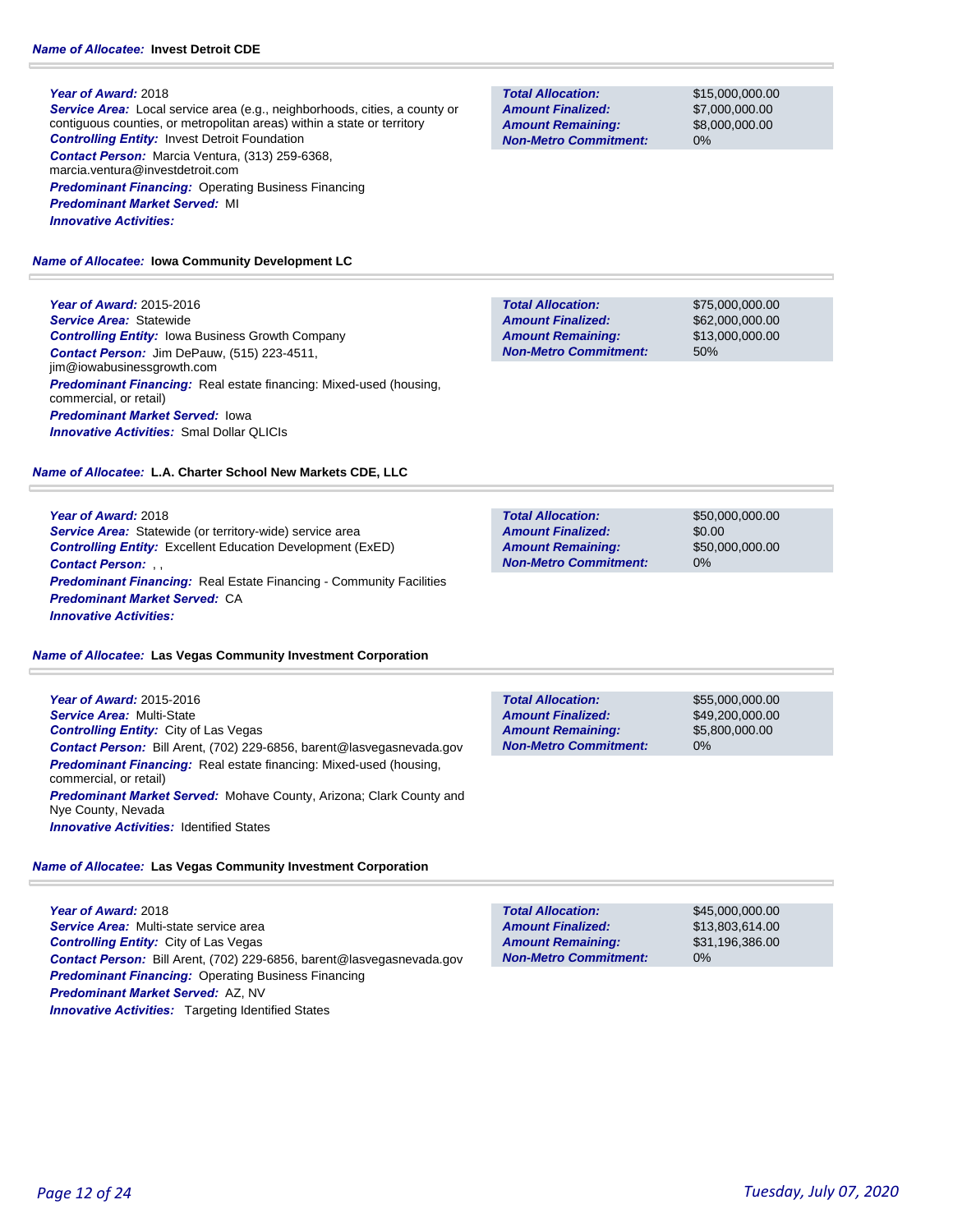**Year of Award:** 2015-2016 *Service Area:* National *Controlling Entity: Contact Person:* Robert Poznanski, (269) 459-4123, rpoznanski@nefinc.org **Predominant Financing: Operating Business financing** *Predominant Market Served:* Service Area California, District of Columbia, Illinois, Massachusetts, Michigan, New York, Ohio *Innovative Activities:* Smal Dollar QLICIs

*Name of Allocatee:* **Local Initiatives Support Corporation**

**Year of Award:** 2018 **Service Area:** National service area *Controlling Entity: Contact Person:* Kelsey Hamory, (312) 697-5698, khamory@newmarkets.org *Predominant Financing:* Operating Business Financing *Predominant Market Served:* AZ,CA,IL,KS,MI,PA,TX **Innovative Activities:** Providing QLICIs of \$2 million or less

# *Name of Allocatee:* **Los Angeles Development Fund**

**Year of Award:** 2017 *Service Area:* Local *Controlling Entity:* City of Los Angeles *Contact Person:* Chris Chorebanian, (213) 922-9694, christopher.chorebanian@lacity.org *Predominant Financing:* Real estate financing: Retail *Predominant Market Served:* CA-Los Angeles County *Innovative Activities:* 

*Name of Allocatee:* **Los Angeles Development Fund**

**Year of Award:** 2018 *Service Area:* Local service area (e.g., neighborhoods, cities, a county or contiguous counties, or metropolitan areas) within a state or territory *Controlling Entity:* City of Los Angeles *Contact Person:* Sandra Rahimi, (213) 808-8959, sandra.rahimi@lacity.org **Predominant Financing:** Real Estate Financing - Community Facilities *Predominant Market Served:* CA *Innovative Activities:* 

*Name of Allocatee:* **Low Income Investment Fund**

**Year of Award:** 2017 *Service Area:* National *Controlling Entity: Contact Person:* Jessica Standiford, (415) 489-6110, jstandiford@liifund.org **Predominant Financing:** Real estate financing: Community Facilities *Predominant Market Served:* California, Georgia, Indiana, New Jersey, New York, Tennessee, Texas **Innovative Activities:** Targeting Identified States

**Total Allocation: Non-Metro Commitment: Amount Remaining: Amount Finalized:**

\$85,000,000.00 \$83,828,125.00 \$1,171,875.00 25%

\$60,000,000.00 \$47,843,750.00 \$12,156,250.00 20% **Total Allocation: Non-Metro Commitment: Amount Remaining: Amount Finalized:**

\$50,000,000.00 \$40,750,000.00 \$9,250,000.00 0% **Total Allocation: Non-Metro Commitment: Amount Remaining: Amount Finalized:**

0% **Total Allocation: Non-Metro Commitment: Amount Remaining: Amount Finalized:**

\$35,000,000.00 \$16,400,000.00 \$18,600,000.00

\$60,000,000.00 \$57,560,000.00 \$2,440,000.00 0% **Total Allocation: Non-Metro Commitment: Amount Remaining: Amount Finalized:**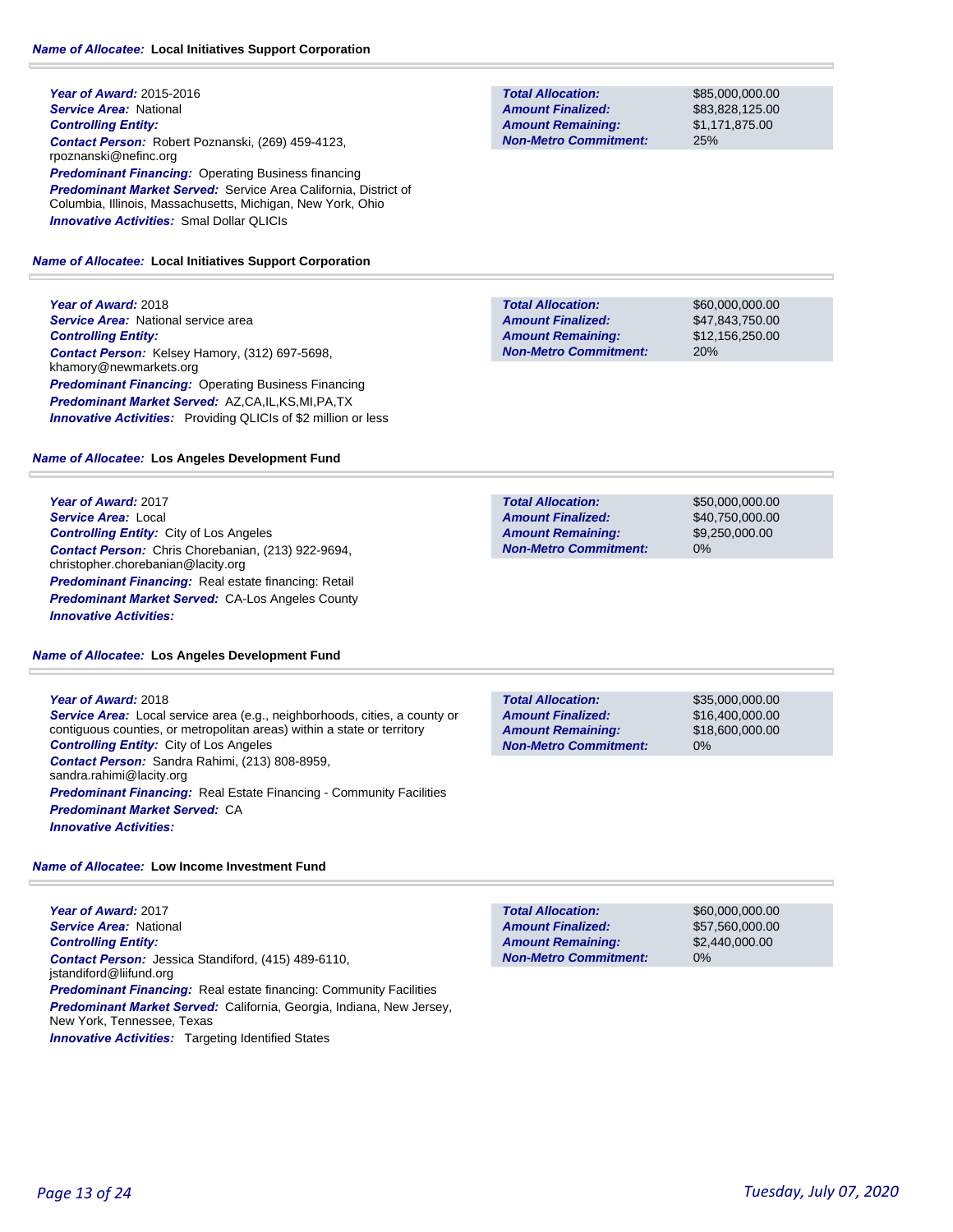**Year of Award:** 2018 **Service Area:** National service area *Controlling Entity:* MBA Properties, Inc. (MBA) *Contact Person:* Kim Hartmann, (314) 335-2928, kim.hartmann@mccormackbaron.com *Predominant Financing:* Other Real Estate Financing *Predominant Market Served:* FL,GA,MI,MO,PA,TN,TX **Innovative Activities:** Targeting Identified States

# *Name of Allocatee:* **Merrill Lynch Community Development Company**

**Year of Award:** 2007 *Service Area:* National *Controlling Entity: Contact Person:* Leigh Ann Smith, (980) 386-3855, leigh.ann.smith@baml.com *Predominant Financing:* Financing of other CDEs *Predominant Market Served:* Alabama, California, Louisiana, Mississippi, New Jersey, New York, Utah *Innovative Activities:* 

#### *Name of Allocatee:* **MHIC NE New Markets CDE II LLC**

**Year of Award:** 2015-2016 *Service Area:* Multi-State *Controlling Entity:* Massachusetts Housing Investment Corporation *Contact Person:* Andrea Daskalakis, (617) 850-1033, daskalakis@mhic.com **Predominant Financing:** Real estate financing: Community Facilities *Predominant Market Served:* Connecticut, Maine, Massachusetts, New Hampshire, Rhode Island, Vermont *Innovative Activities:* Smal Dollar QLICIs

#### *Name of Allocatee:* **MHIC NE New Markets CDE II LLC**

**Year of Award:** 2017 *Service Area:* Multi-State *Controlling Entity:* Massachusetts Housing Investment Corporation *Contact Person:* Andrea Daskalakis, (617) 850-1033, daskalakis@mhic.com **Predominant Financing:** Real estate financing: Community Facilities *Predominant Market Served:* Connecticut, Maine, Massachusetts, New Hampshire, Rhode Island, Vermont **Innovative Activities:** Providing QLICIs of \$2 million or less

#### *Name of Allocatee:* **MHIC NE New Markets CDE II LLC**

**Year of Award:** 2018 *Service Area:* Multi-state service area *Controlling Entity:* Massachusetts Housing Investment Corporation *Contact Person:* Kathy McGilvray, (617) 850-1008, mcgilvray@mhic.com **Predominant Financing:** Real Estate Financing - Community Facilities *Predominant Market Served:* CT, MA, ME, NH, RI, VT *Innovative Activities:* 

**Total Allocation: Non-Metro Commitment: Amount Remaining: Amount Finalized:**

\$60,000,000.00 \$42,702,602.00 \$17,297,398.00 0%

\$112,000,000.00 \$111,999,999.64 \$0.36 0% **Total Allocation: Non-Metro Commitment: Amount Remaining: Amount Finalized:**

\$70,000,000.00 \$67,175,000.00 \$2,825,000.00 20% **Total Allocation: Non-Metro Commitment: Amount Remaining: Amount Finalized:**

**Total Allocation: Non-Metro Commitment: Amount Remaining: Amount Finalized:**

\$65,000,000.00 \$51,450,000.00 \$13,550,000.00 17%

**Total Allocation: Non-Metro Commitment: Amount Remaining: Amount Finalized:**

\$35,000,000.00 \$26,700,000.00 \$8,300,000.00 20%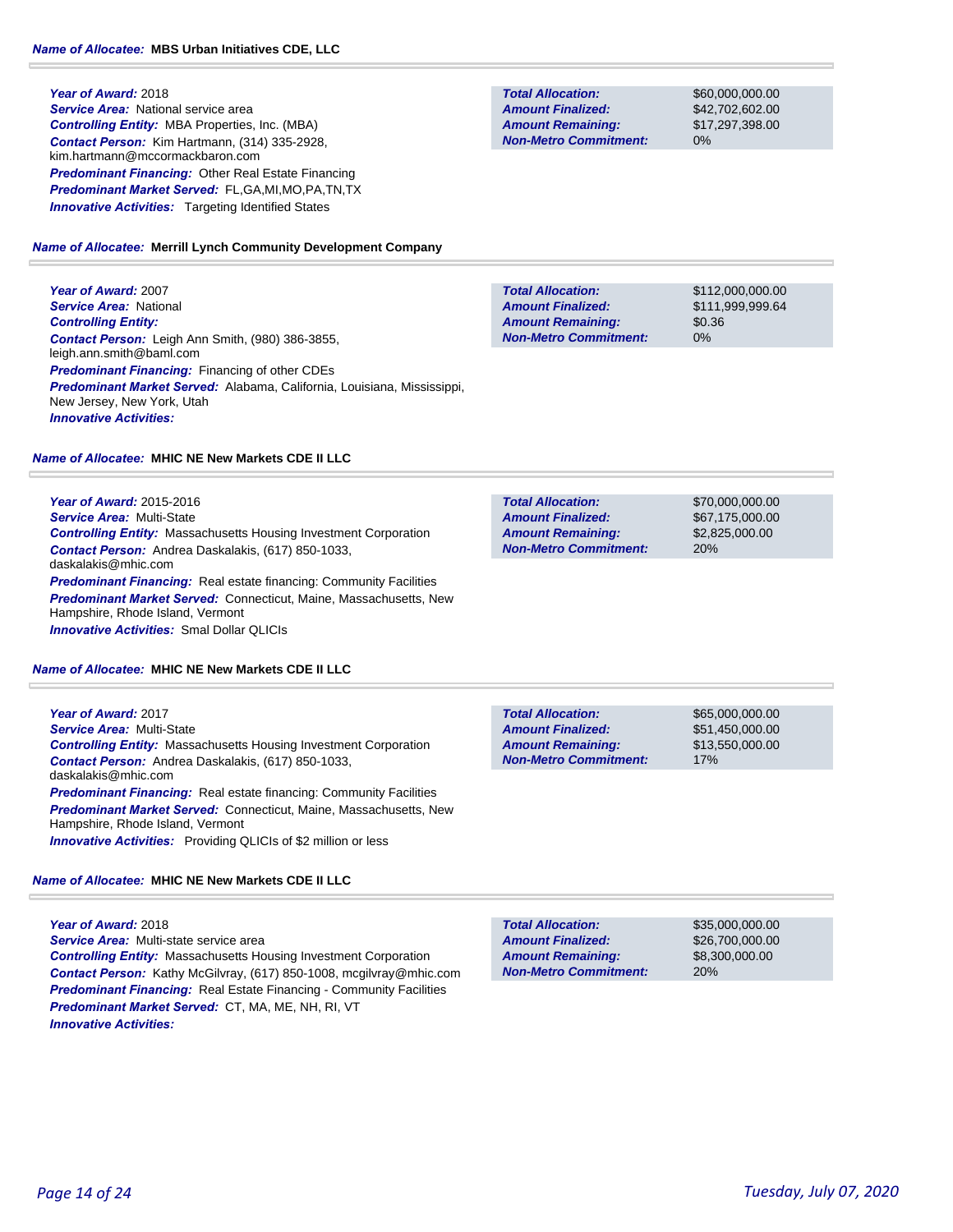#### *Name of Allocatee:* **Michigan Community Capital**

#### **Year of Award:** 2018

**Service Area:** Statewide (or territory-wide) service area *Controlling Entity:* Michigan Economic Development Corporation *Contact Person:* Eric Hanna, (517) 626-1861, eric@miccap.org *Predominant Financing:* Operating Business Financing *Predominant Market Served:* MI **Innovative Activities:** Providing QLICIs for Non-Real Estate Activities

#### *Name of Allocatee:* **Midwest Industrial Redevelopment Fund, LLC**

**Year of Award:** 2018 **Service Area:** National service area *Controlling Entity:* CIBC Bank USA *Contact Person:* Allie Beath, (314) 301-2281, allie.beath@cibc.com *Predominant Financing:* Operating Business Financing *Predominant Market Served:* IL,IN,IA,MI,MO,OH,WI **Innovative Activities:** Providing QLICIs of \$2 million or less

**Total Allocation: Non-Metro Commitment: Amount Remaining: Amount Finalized:**

\$55,000,000.00 \$19,000,000.00 \$36,000,000.00 20%

**Total Allocation: Non-Metro Commitment: Amount Remaining: Amount Finalized:**

\$60,000,000.00 \$20,000,000.00 \$40,000,000.00 0%

# *Name of Allocatee:* **Midwest Minnesota Community Development Corporation**

**Year of Award:** 2018 *Service Area:* Multi-state service area *Controlling Entity: Contact Person:* Jamie Marks Erickson, (218) 844-7025, jerickson@mmcdc.com *Predominant Financing:* Real Estate Financing - Industrial/Manufacturing *Predominant Market Served:* MN, ND, SD, WY **Innovative Activities:** Investing in Indian Country, Providing QLICIs of \$2 million or less

#### *Name of Allocatee:* **MuniStrategies, LLC**

**Year of Award:** 2018 *Service Area:* Multi-state service area *Controlling Entity:* First Commercial Bank *Contact Person:* Alan Lange, (601) 914-5642, alan@munistrategies.com *Predominant Financing:* Operating Business Financing *Predominant Market Served:* AL, AR, GA, MS, TN *Innovative Activities:* Providing QLICIs for Non-Real Estate Activities, Targeting Identified States

| <b>Total Allocation:</b>     | \$70,000,000,00 |
|------------------------------|-----------------|
| <b>Amount Finalized:</b>     | \$27,612,022.00 |
| <b>Amount Remaining:</b>     | \$42,387,978,00 |
| <b>Non-Metro Commitment:</b> | 51%             |
|                              |                 |

**Total Allocation: Non-Metro Commitment: Amount Remaining: Amount Finalized:**

\$55,000,000.00 \$45,000,000.00 \$10,000,000.00 90%

# *Name of Allocatee:* **National Community Investment Fund**

**Year of Award:** 2015-2016 *Service Area:* National *Controlling Entity: Contact Person:* Saurabh Narain, (312) 881-5826, snarain@ncif.org **Predominant Financing:** Real estate financing: Community Facilities *Predominant Market Served:* Alabama, California, New Jersey, New York, Oklahoma, Oregon, South Dakota *Innovative Activities:* Smal Dollar QLICIs

\$65,000,000.00 \$62,250,000.00 \$2,750,000.00 20% **Total Allocation: Non-Metro Commitment: Amount Remaining: Amount Finalized:**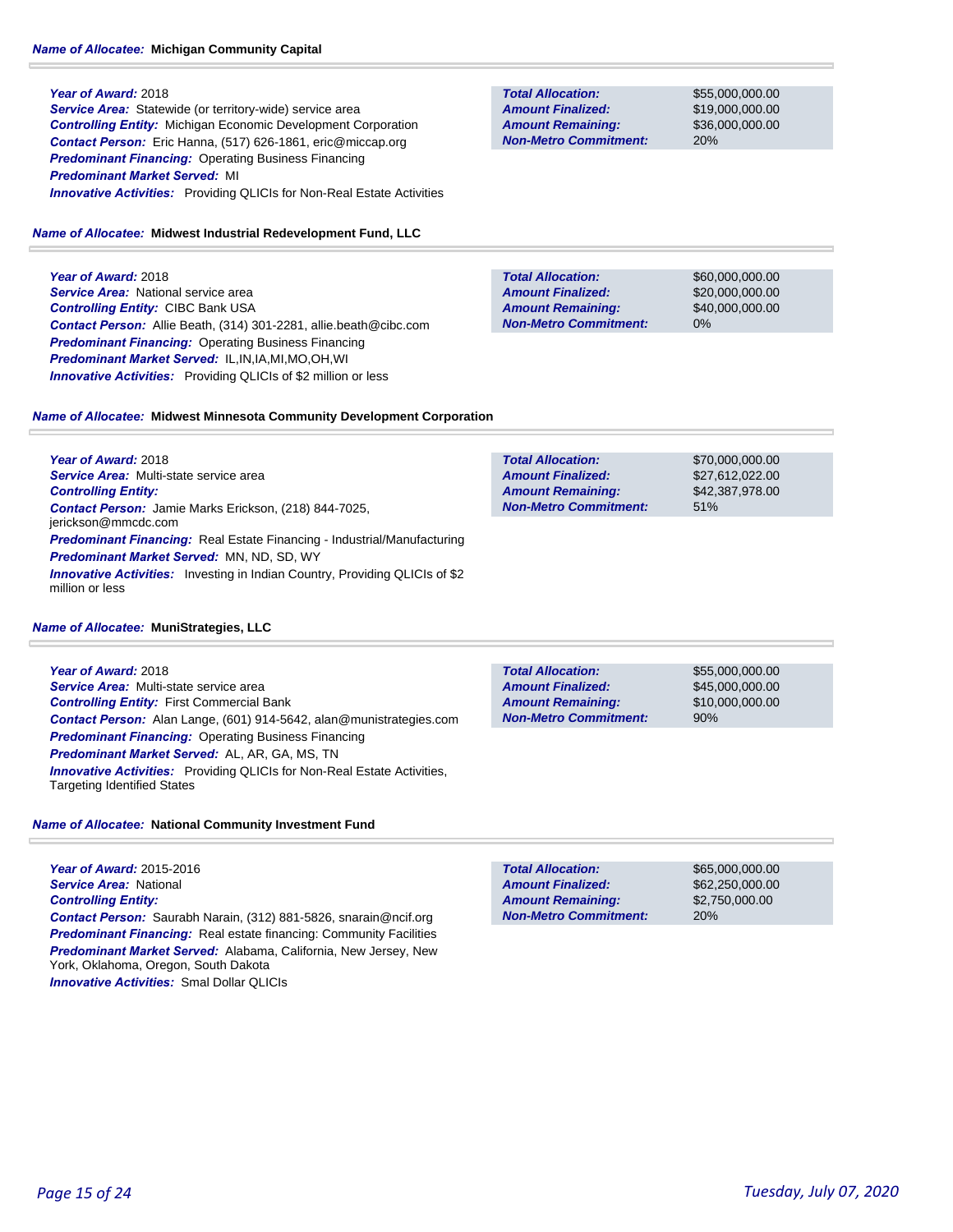**Year of Award:** 2017 *Service Area:* National *Controlling Entity: Contact Person:* Saurabh Narain, (312) 881-5826, snarain@ncif.org **Predominant Financing:** Real estate financing: Community Facilities *Predominant Market Served:* Alabama, Georgia, Illinois, Louisiana, Minnesota, South Carolina **Innovative Activities:** Providing QLICIs of \$2 million or less

### *Name of Allocatee:* **National New Markets Tax Credit Fund, Inc**

**Year of Award:** 2009 *Service Area:* National *Controlling Entity:* Community Reinvestment Fund, Inc. *Contact Person:* Jennifer Novak, (612) 305-2055, jennifer@crfusa.com *Predominant Financing:* Business financing *Predominant Market Served:* California, Colorado, Illinois, Minnesota, New York, Ohio, Wisconsin *Innovative Activities:* 

#### *Name of Allocatee:* **National Trust Community Investment Corporation**

**Year of Award:** 2017 *Service Area:* National *Controlling Entity: Contact Person:* Suzanne Brown, (202) 588-6256, suzanne\_brown@ntcicfunds.com *Predominant Financing:* Other RE Financing *Predominant Market Served:* Arkansas, Illinois, New York, Ohio, South Carolina, Tennessee, Virginia *Innovative Activities:* Providing QLICIs of \$2 million or less

#### *Name of Allocatee:* **Nonprofit Finance Fund**

**Year of Award:** 2017 *Service Area:* National *Controlling Entity: Contact Person:* Wendy Weiss, (215) 546-9426 x206, wweiss@nff.org **Predominant Financing:** Real estate financing: Community Facilities *Predominant Market Served:* California, Georgia, New York, Pennsylvania, Rhode Island, Tennessee, Texas *Innovative Activities:* Providing QLICIs of \$2 million or less, Targeting Identified States

#### *Name of Allocatee:* **Nonprofit Finance Fund**

**Year of Award:** 2018 *Service Area:* National service area *Controlling Entity: Contact Person:* Wendy Weiss, (215) 546-9426 x 206, wweiss@nff.org

*Predominant Financing:* Real Estate Financing - Community Facilities *Predominant Market Served:* CA,GA,MD,NY,TN,TX

*Innovative Activities:* Providing QLICIs of \$2 million or less, Targeting Identified States

| <b>Total Allocation:</b>     |  |
|------------------------------|--|
| <b>Amount Finalized:</b>     |  |
| <b>Amount Remaining:</b>     |  |
| <b>Non-Metro Commitment:</b> |  |

\$55,000,000.00 \$31,600,000.00 \$23,400,000.00 20%

\$75,000,000.00 \$74,999,999.17 \$0.83 18% **Total Allocation: Non-Metro Commitment: Amount Remaining: Amount Finalized:**

\$60,000,000.00 \$46,238,178.00 \$13,761,822.00 0% **Total Allocation: Non-Metro Commitment: Amount Remaining: Amount Finalized:**

0% **Total Allocation: Non-Metro Commitment: Amount Remaining: Amount Finalized:**

\$65,000,000.00 \$59,000,000.00 \$6,000,000.00

\$55,000,000.00 \$21,000,000.00 \$34,000,000.00 0% **Total Allocation: Non-Metro Commitment: Amount Remaining: Amount Finalized:**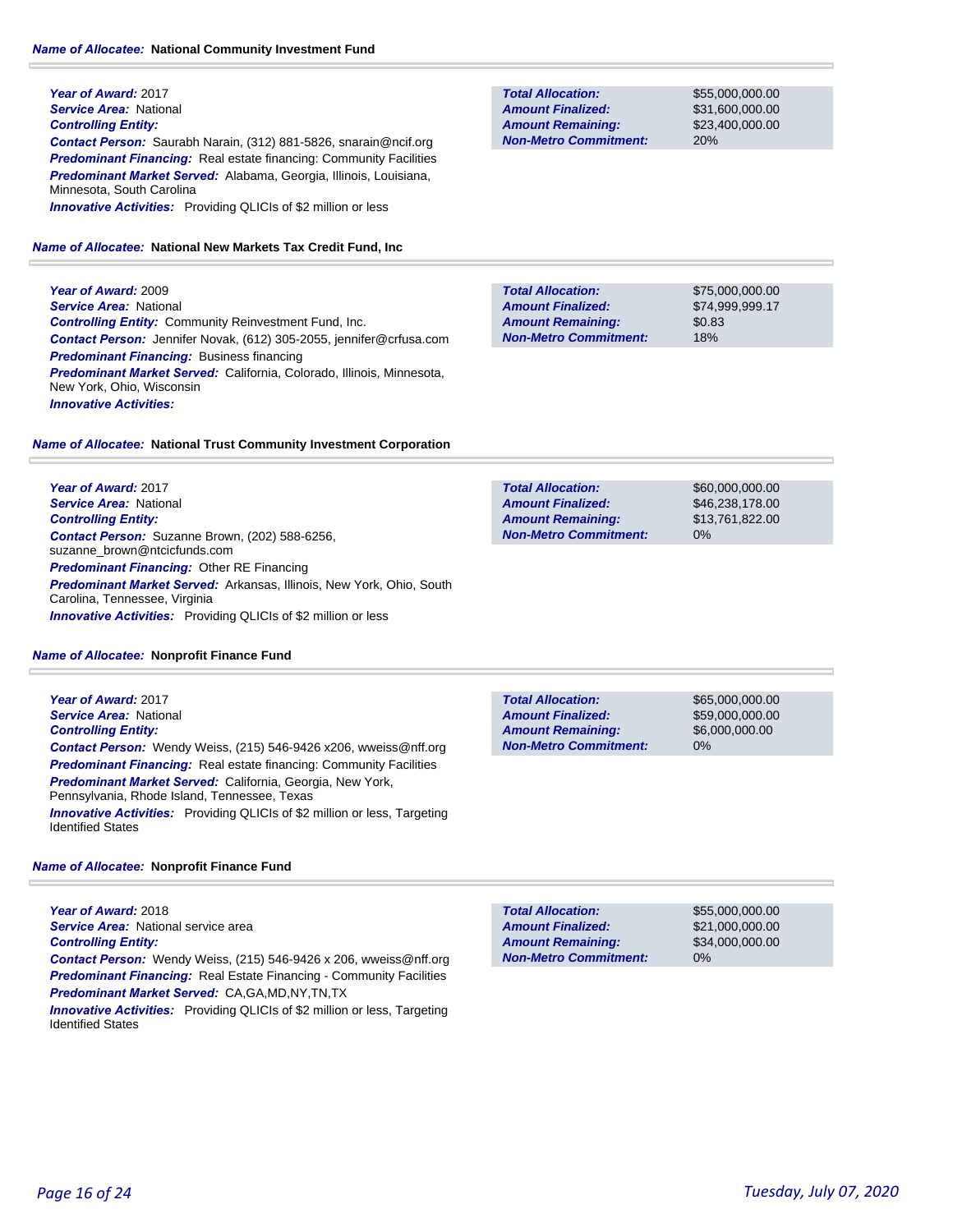# *Name of Allocatee:* **NYC Neighborhood Capital Corporation**

# **Year of Award:** 2018

*Service Area:* Local service area (e.g., neighborhoods, cities, a county or contiguous counties, or metropolitan areas) within a state or territory *Controlling Entity:* City of New York *Contact Person:* Christine Robinson, (212) 312-3644, crobinson@edc.nyc **Predominant Financing:** Real Estate Financing - Community Facilities *Predominant Market Served:* NY *Innovative Activities:* 

**Total Allocation: Non-Metro Commitment: Amount Remaining: Amount Finalized:**

**Total Allocation:**

**Non-Metro Commitment: Amount Remaining: Amount Finalized:**

\$55,000,000.00 \$16,500,000.00 \$38,500,000.00 0%

\$20,000,000.00 \$12,000,000.00 \$8,000,000.00

0%

## *Name of Allocatee:* **Oakland Renaissance NMTC, Inc. A California Nonprofit Public Benefit Corporation**

**Year of Award:** 2015-2016 *Service Area:* Local *Controlling Entity:* City of Oakland *Contact Person:* Patrick Lane, (510) 238-7362, pslane@oaklandnet.com *Predominant Financing:* Real estate financing: Mixed-used (housing, commercial, or retail) *Predominant Market Served:* Alameda County, CA *Innovative Activities:* 

#### *Name of Allocatee:* **Opportunity Fund Community Development**

**Year of Award:** 2018 *Service Area:* Multi-state service area *Controlling Entity: Contact Person:* Christopher Huang, (408) 610-4344, christopher@opportunityfund.org **Predominant Financing:** Real Estate Financing - Community Facilities *Predominant Market Served:* AZ, CA, CO, HI, ID, MT, NM, NV, OR, TX, UT, WA, WY *Innovative Activities:* 

#### *Name of Allocatee:* **People Incorporated Financial Services**

**Year of Award:** 2018 *Service Area:* Multi-state service area *Controlling Entity:* People Incorporated of Virginia *Contact Person:* Bryan Phipps, (276) 623-9000, bphipps@peopleinc.net **Predominant Financing:** Real Estate Financing - Community Facilities *Predominant Market Served:* AL, GA, KY, MS, NC, SC, TN, VA, WV **Innovative Activities:** Providing QLICIs for Non-Real Estate Activities, Targeting Identified States

#### *Name of Allocatee:* **PeopleFund NMTC LLC**

**Year of Award:** 2018 **Service Area:** Statewide (or territory-wide) service area *Controlling Entity:* PeopleFund *Contact Person:* Shay Erickson 2, (512) 222-1000, serickson@peoplefund.org *Predominant Financing:* Real Estate Financing - Community Facilities *Predominant Market Served:* TX **Innovative Activities:** Targeting Identified States

\$40,000,000.00 \$29,390,000.00 \$10,610,000.00 0% **Total Allocation: Non-Metro Commitment: Amount Remaining: Amount Finalized:**

\$60,000,000.00 55% **Total Allocation: Non-Metro Commitment: Amount Remaining: Amount Finalized:**

\$6,000,000.00 \$54,000,000.00

0% **Total Allocation: Non-Metro Commitment: Amount Remaining: Amount Finalized:**

\$25,000,000.00 \$15,100,000.00 \$9,900,000.00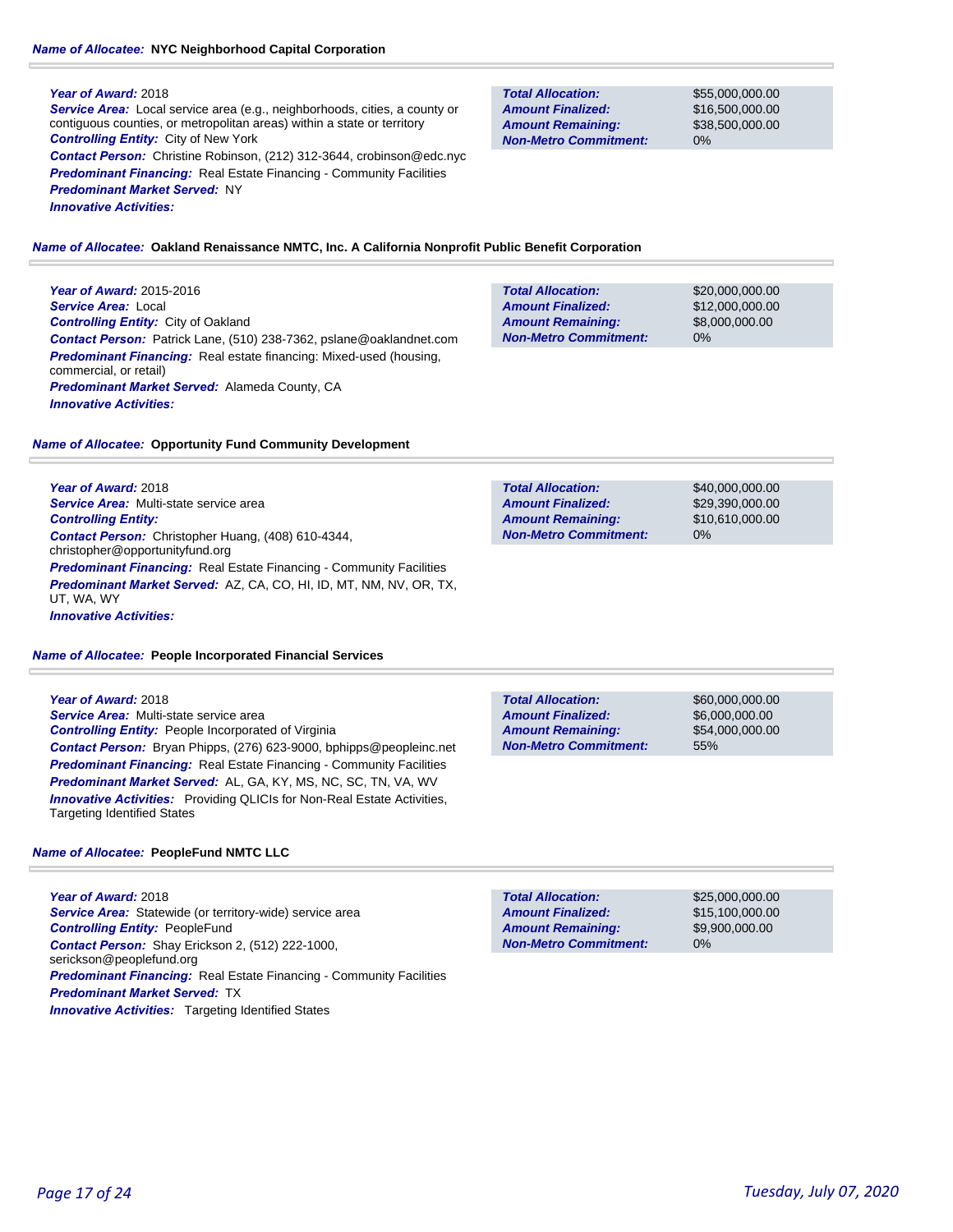# **Year of Award:** 2017 *Service Area:* Local *Controlling Entity:* Philadelphia Industrial Development Corporation *Contact Person:* Jennifer Crowther, (215) 496-8139, jcrowther@pidcphila.com **Predominant Financing:** Real estate financing: Mixed-used (housing, commercial, or retail) *Predominant Market Served:* PA-Philadelphia County **Innovative Activities:** Providing QLICIs of \$2 million or less

# *Name of Allocatee:* **PIDC Community Capital**

#### **Year of Award:** 2018

*Service Area:* Local service area (e.g., neighborhoods, cities, a county or contiguous counties, or metropolitan areas) within a state or territory *Controlling Entity:* Philadelphia Industrial Development Corporation *Contact Person:* Jennifer Crowther, (215) 496-8139, jcrowther@pidcphila.com *Predominant Financing:* Real Estate Financing - Mixed-use (housing, commercial, or retail) *Predominant Market Served:* PA **Innovative Activities:** Providing QLICIs of \$2 million or less

*Name of Allocatee:* **PNC Community Partners, Inc.**

# **Year of Award:** 2018

**Service Area:** National service area *Controlling Entity:* PNC Bank, National Association *Contact Person:* Ryanne Shuey, (216) 222-9187, ryanne.shuey@pnc.com **Predominant Financing:** Real Estate Financing - Community Facilities *Predominant Market Served:* IL,IN,MO,NY,OH,PA,WI *Innovative Activities:* Targeting Identified States

#### *Name of Allocatee:* **Popular Community Capital, LLC**

**Year of Award:** 2018 *Service Area:* Multi-state service area *Controlling Entity:* Banco Popular de Puerto Rico *Contact Person:* Natalia Guzman, , natalia.guzman@popular.com **Predominant Financing:** Real Estate Financing - Community Facilities *Predominant Market Served:* FL, NY, PR, VI *Innovative Activities:* Providing QLICIs for Non-Real Estate Activities, Targeting Identified States

# *Name of Allocatee:* **Punawai 'O Pu'uhonua, LLC**

**Year of Award:** 2018 **Service Area:** Statewide (or territory-wide) service area *Controlling Entity:* American Savings Bank, FSB *Contact Person:* Gabriel Lee, (808) 539-7896, glee@asbhawaii.com **Predominant Financing:** Real Estate Financing - Community Facilities *Predominant Market Served:* HI **Innovative Activities:** Investing in Indian Country

**Total Allocation: Non-Metro Commitment: Amount Remaining: Amount Finalized:**

\$60,000,000.00 \$42,268,041.00 \$17,731,959.00 0%

\$45,000,000.00 \$30,500,000.00 \$14,500,000.00 0% **Total Allocation: Non-Metro Commitment: Amount Remaining: Amount Finalized:**

20% **Total Allocation: Non-Metro Commitment: Amount Remaining: Amount Finalized:**

\$70,000,000.00 \$35,000,000.00 \$35,000,000.00

**Total Allocation: Non-Metro Commitment: Amount Remaining: Amount Finalized:**

\$50,000,000.00 \$27,000,000.00 \$23,000,000.00 0%

\$40,000,000.00 \$20,000,000.00 \$20,000,000.00 20% **Total Allocation: Non-Metro Commitment: Amount Remaining: Amount Finalized:**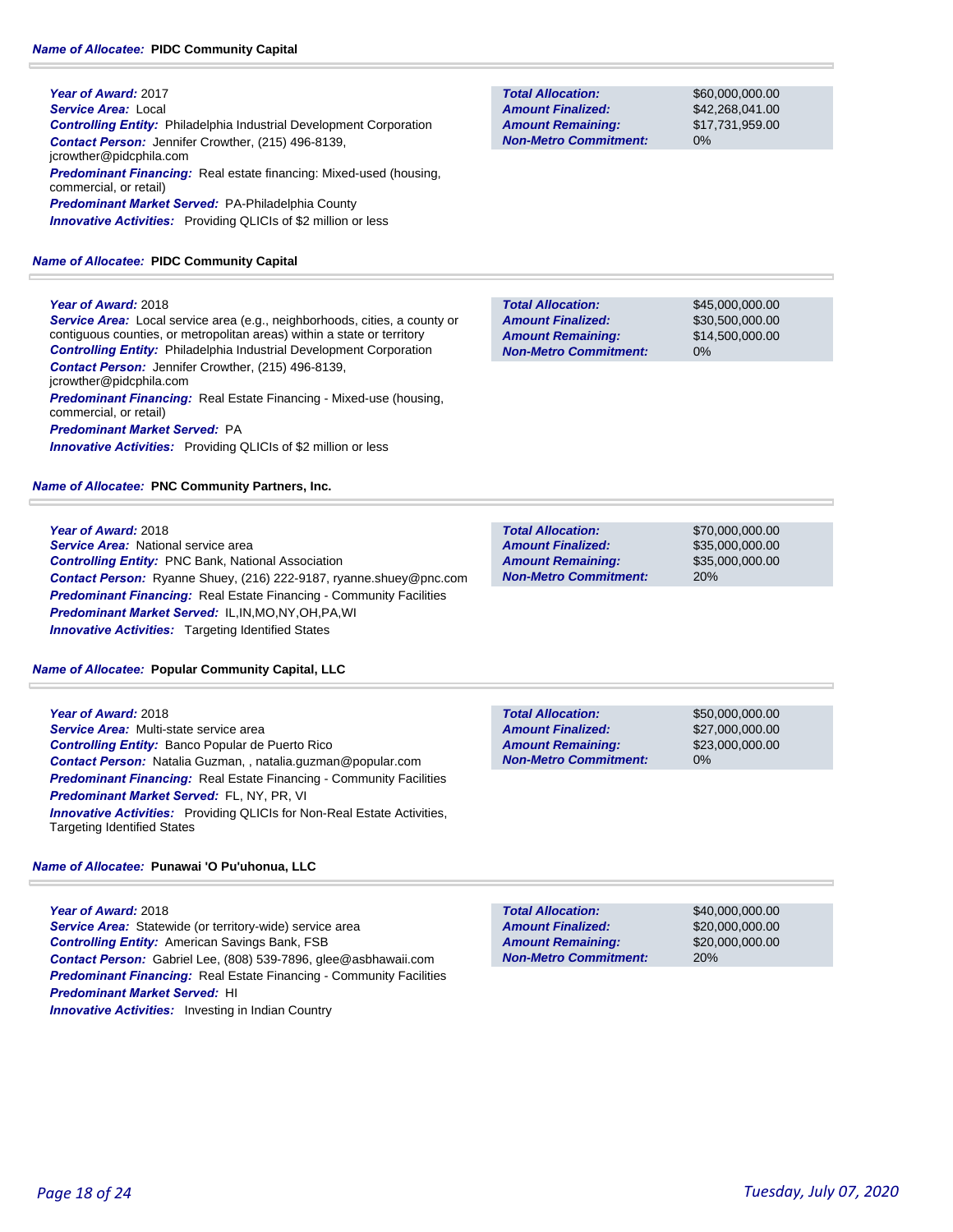**Year of Award:** 2015-2016 *Service Area:* National *Controlling Entity:* RBC Tax Credit Equity, LLC *Contact Person:* ERIC KLIPFER, (614) 564-2770, eric.klipfer@rbc.com **Predominant Financing:** Real estate financing: Mixed-used (housing, commercial, or retail) *Predominant Market Served:* Iowa, Maryland, Michigan, Nevada, Pennsylvania, Tennessee, Virginia **Innovative Activities: Identified States** 

# *Name of Allocatee:* **REI Development Corp.**

**Year of Award:** 2018 *Service Area:* Statewide (or territory-wide) service area *Controlling Entity:* Rural Enterprises of Oklahoma, Inc. *Contact Person:* Debbie Partin, (580) 924-5094, debbiep@ruralenterprises.com *Predominant Financing:* Real Estate Financing - Industrial/Manufacturing *Predominant Market Served:* OK *Innovative Activities:* 

## *Name of Allocatee:* **River Gorge Capital, LLC**

#### **Year of Award:** 2018

**Service Area:** National service area *Controlling Entity:* BrightBridge, Inc *Contact Person:* Bill Pollard, (423) 648-9239, billp@brightbridgeinc.org *Predominant Financing: Operating Business Financing Predominant Market Served:* AL,FL,GA,TN,TX,West VA **Innovative Activities:** Providing QLICIs for Non-Real Estate Activities, Targeting Identified States

#### *Name of Allocatee:* **San Francisco Community Investment Fund**

**Year of Award:** 2015-2016 *Service Area:* Local *Controlling Entity:* City and County of San Francisco *Contact Person:* Jamie Querubin, (415) 554-6902, jamie.querubin@sfgov.org *Predominant Financing:* Real estate financing: Retail *Predominant Market Served:* San Francisco County, CA *Innovative Activities:* 

# *Name of Allocatee:* **San Francisco Community Investment Fund**

**Year of Award:** 2017 *Service Area:* Local *Controlling Entity:* City and County of San Francisco *Contact Person:* Jamie Querubin, (415) 554-6902, jamie.querubin@sfgov.org *Predominant Financing:* Real estate financing: Community Facilities *Predominant Market Served:* CA-San Francisco County *Innovative Activities:* 

**Total Allocation: Non-Metro Commitment: Amount Remaining: Amount Finalized:**

\$50,000,000.00 \$45,000,000.00 \$5,000,000.00 0%

**Total Allocation: Non-Metro Commitment: Amount Remaining: Amount Finalized:**

\$55,000,000.00 \$32,000,000.00 \$23,000,000.00 75%

\$55,000,000.00 \$35,500,000.00 \$19,500,000.00 45% **Total Allocation: Non-Metro Commitment: Amount Remaining: Amount Finalized:**

**Total Allocation: Non-Metro Commitment: Amount Remaining: Amount Finalized:**

\$45,000,000.00 \$36,000,000.00 \$9,000,000.00 0%

0% **Total Allocation: Non-Metro Commitment: Amount Remaining: Amount Finalized:**

\$30,000,000.00 \$15,000,000.00 \$15,000,000.00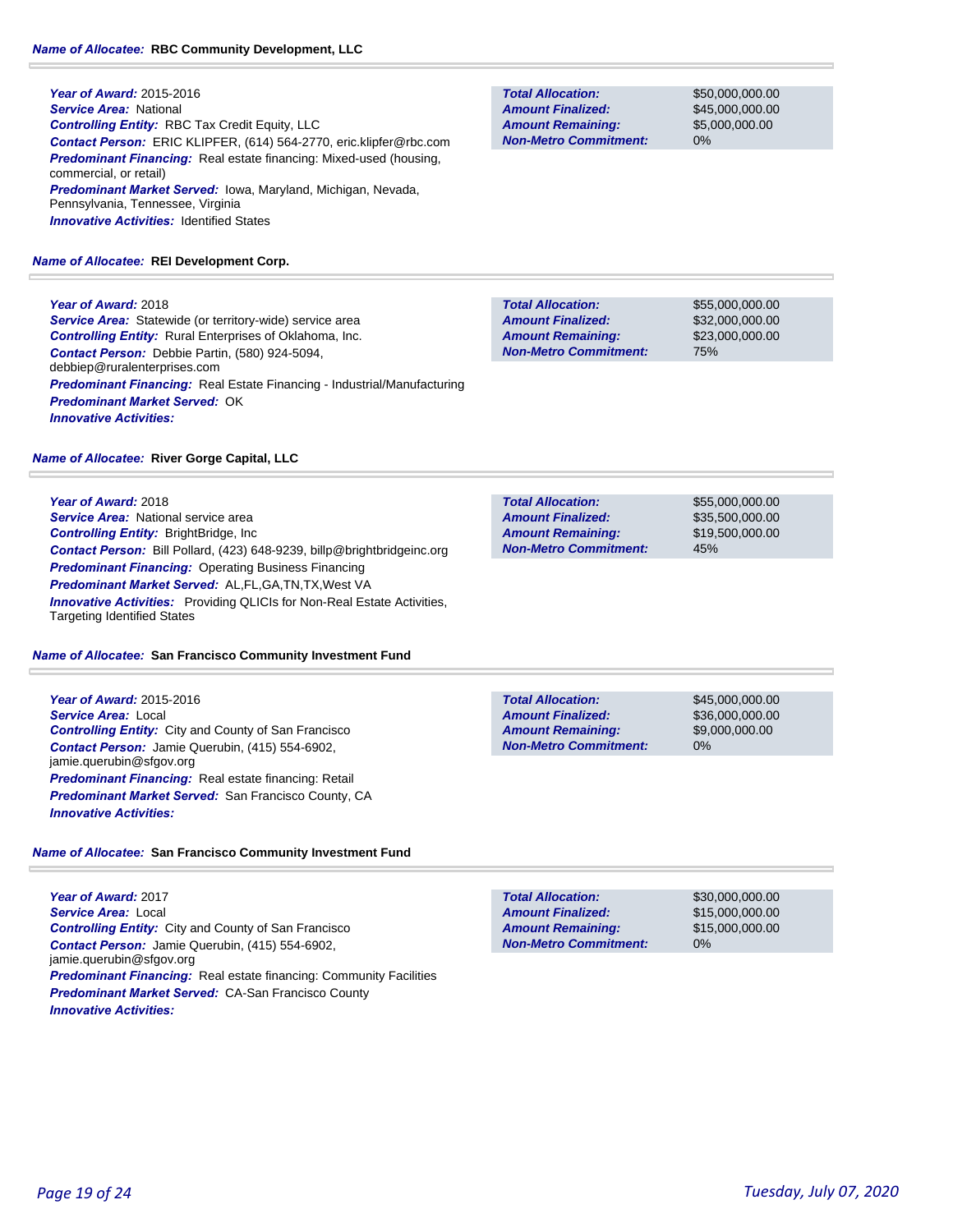# **Year of Award:** 2018

*Service Area:* Local service area (e.g., neighborhoods, cities, a county or contiguous counties, or metropolitan areas) within a state or territory *Controlling Entity:* City and County of San Francisco *Contact Person:* Bridget Katz, (415) 554-6240, bridget.katz@sfgov.org **Predominant Financing:** Real Estate Financing - Community Facilities *Predominant Market Served:* CA *Innovative Activities:* 

# *Name of Allocatee:* **SB New Markets CDE LLC**

# **Year of Award:** 2018

*Service Area:* Local service area (e.g., neighborhoods, cities, a county or contiguous counties, or metropolitan areas) within a state or territory *Controlling Entity:* University Financial Corp. GBC dba Sunrise Banks *Contact Person:* Michael Morrell, (651) 523-7847, michael.morrell@sunrisebanks.com **Predominant Financing:** Real Estate Financing - Community Facilities *Predominant Market Served:* MN **Innovative Activities:** Providing QLICIs of \$2 million or less

**Total Allocation: Non-Metro Commitment: Amount Remaining: Amount Finalized:**

**Total Allocation:**

**Non-Metro Commitment: Amount Remaining: Amount Finalized:**

\$35,000,000.00 \$10,507,000.00 \$24,493,000.00 0%

\$35,000,000.00 \$14,636,873.02 \$20,363,126.98

0%

\$60,000,000.00 \$41,000,000.00 \$19,000,000.00 0% **Total Allocation: Non-Metro Commitment: Amount Remaining: Amount Finalized:**

# *Name of Allocatee:* **Southside Community Optimal Redevelopment Enterprise, LLC**

#### **Year of Award:** 2018

**Year of Award:** 2017

*Service Area:* Multi-state service area *Controlling Entity:* McCaffery Interests, Inc *Contact Person:* Angela Woolfolk, (312) 784-2768, awoolfolk@mccafferyinc.com *Predominant Financing:* Other Real Estate Financing *Predominant Market Served:* IL, IN *Innovative Activities:* Targeting Identified States

*Name of Allocatee:* **St. Louis Development Corporation**

*Service Area:* Local *Controlling Entity: Contact Person:* Bill Seddon, (314) 657-3705, seddonb@stlouis-mo.gov **Predominant Financing:** Real estate financing: Community Facilities *Predominant Market Served:* IL-Clinton County, IL-Jersey County, IL-Madison County, IL-Monroe County, IL-St. Clair County, MO-Franklin County, MO-Jefferson County, MO-Lincoln County, MO-St. Charles County, MO-St. Louis city, MO-St. Louis County, MO-Warren County **Innovative Activities:** Providing QLICIs of \$2 million or less

# *Name of Allocatee:* **St. Louis Development Corporation**

**Year of Award:** 2018

*Service Area:* Local service area (e.g., neighborhoods, cities, a county or contiguous counties, or metropolitan areas) within a state or territory *Controlling Entity:* 

*Contact Person:* Bill Seddon, (314) 657-3705, seddonb@stlouis-mo.gov *Predominant Financing:* Real Estate Financing - Community Facilities *Predominant Market Served:* IL, MO

*Innovative Activities:* 

| <b>Total Allocation:</b>     | \$35,000,000,00 |
|------------------------------|-----------------|
| <b>Amount Finalized:</b>     | \$22,000,000,00 |
| <b>Amount Remaining:</b>     | \$13,000,000,00 |
| <b>Non-Metro Commitment:</b> | $0\%$           |

0% **Total Allocation: Non-Metro Commitment: Amount Remaining: Amount Finalized:**

\$35,000,000.00 \$12,000,000.00 \$23,000,000.00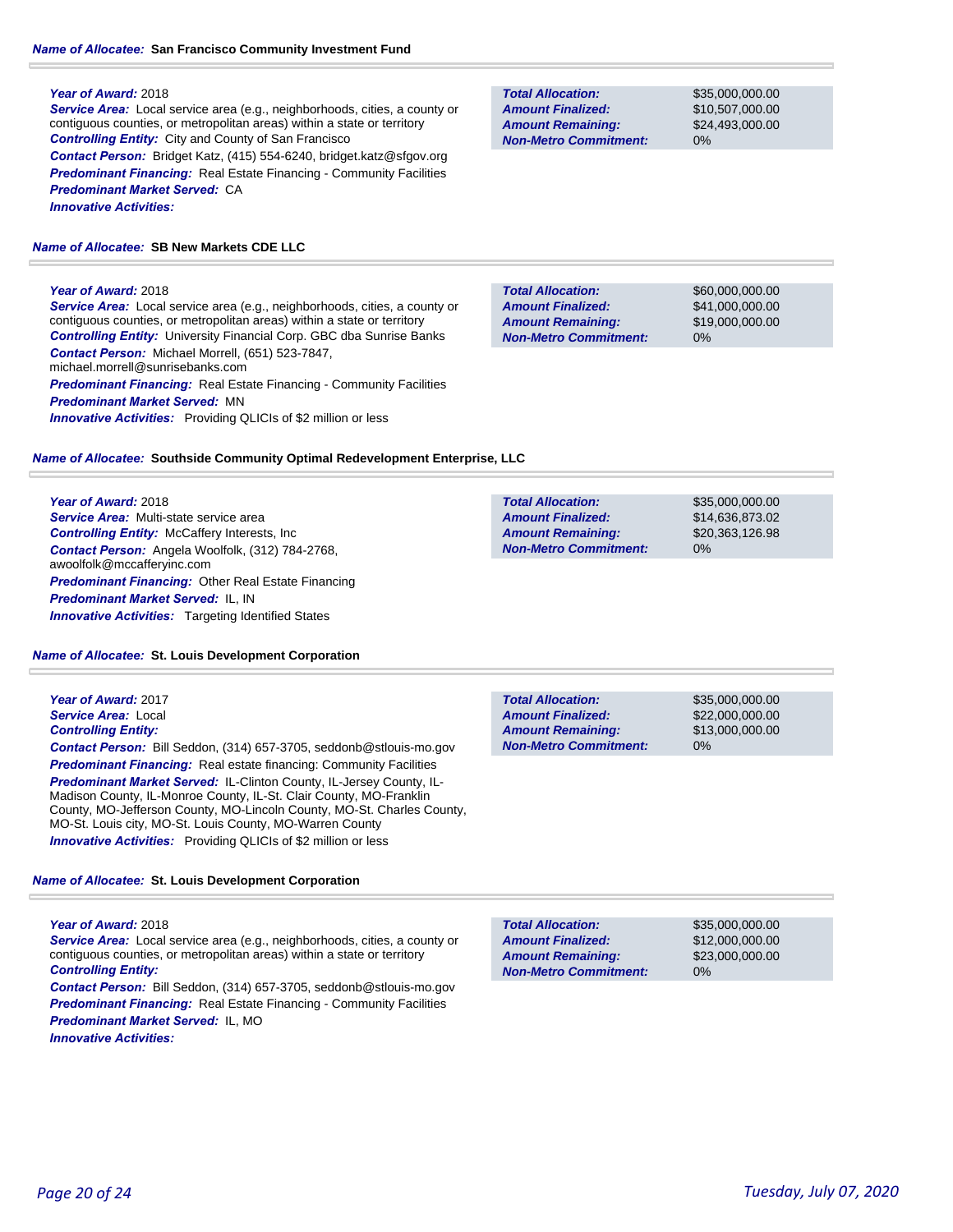**Year of Award:** 2017 *Service Area:* National *Controlling Entity:* SunTrust Banks, Inc. *Contact Person:* Jan Gilbreath, (404) 813-5467, jan.gilbreath@suntrust.com **Predominant Financing:** Real estate financing: Community Facilities *Predominant Market Served:* District of Columbia, Florida, Georgia, Maryland, North Carolina, Tennessee, Virginia **Innovative Activities:** Providing QLICIs of \$2 million or less, Targeting Identified States

# *Name of Allocatee:* **Texas Mezzanine Fund, Inc.**

**Year of Award:** 2018 **Service Area:** Statewide (or territory-wide) service area *Controlling Entity: Contact Person:* Karenthia Hill, (214) 943-5900, khill@tmfund.com *Predominant Financing:* Operating Business Financing *Predominant Market Served:* TX **Innovative Activities:** Targeting Identified States

# *Name of Allocatee:* **The Community Builders CDE LLC**

# **Year of Award:** 2017

*Service Area:* National *Controlling Entity:* The Community Builders, Inc. *Contact Person:* Malik Aziz, (857) 221-8638, malik.aziz@tcbinc.org **Predominant Financing:** Real estate financing: Mixed-used (housing, commercial, or retail) *Predominant Market Served:* Illinois, Maryland, Massachusetts, Michigan, New York, North Carolina, Pennsylvania *Innovative Activities:* 

### *Name of Allocatee:* **The Innovate Fund, LLC**

#### **Year of Award:** 2018

*Service Area:* Statewide (or territory-wide) service area *Controlling Entity:* Greenville Local Development Corporation *Contact Person:* Whitney Ferguson, (864) 271-2737, wferguson@taxadvantagegroup.com *Predominant Financing: Operating Business Financing Predominant Market Served:* GA, NC, SC, TN *Innovative Activities:* 

# *Name of Allocatee:* **The Rose Urban Green Fund, LLC**

**Year of Award:** 2017 *Service Area:* National *Controlling Entity:* Rose Capital LLC

*Contact Person:* Charles Perry, (303) 446-0600, chuck@perry-rose.com *Predominant Financing:* Real estate financing: Mixed-used (housing, commercial, or retail)

*Predominant Market Served:* California, Colorado, Connecticut, New York, Pennsylvania, Texas, West Virginia

**Innovative Activities:** Providing QLICIs of \$2 million or less, Targeting Identified States

**Total Allocation: Non-Metro Commitment: Amount Remaining: Amount Finalized:**

\$70,000,000.00 \$65,250,000.00 \$4,750,000.00 20%

\$35,000,000.00 \$24,000,000.00 \$11,000,000.00 0% **Total Allocation: Non-Metro Commitment: Amount Remaining: Amount Finalized:**

| <b>Total Allocation:</b>     | \$50,000,000,00 |
|------------------------------|-----------------|
| <b>Amount Finalized:</b>     | \$45,000,000,00 |
| <b>Amount Remaining:</b>     | \$5,000,000,00  |
| <b>Non-Metro Commitment:</b> | $0\%$           |

**Total Allocation: Non-Metro Commitment: Amount Remaining: Amount Finalized:**

\$60,000,000.00 \$43,500,000.00 \$16,500,000.00 25%

\$45,000,000.00 \$32,240,000.00 \$12,760,000.00 0% **Total Allocation: Non-Metro Commitment: Amount Remaining: Amount Finalized:**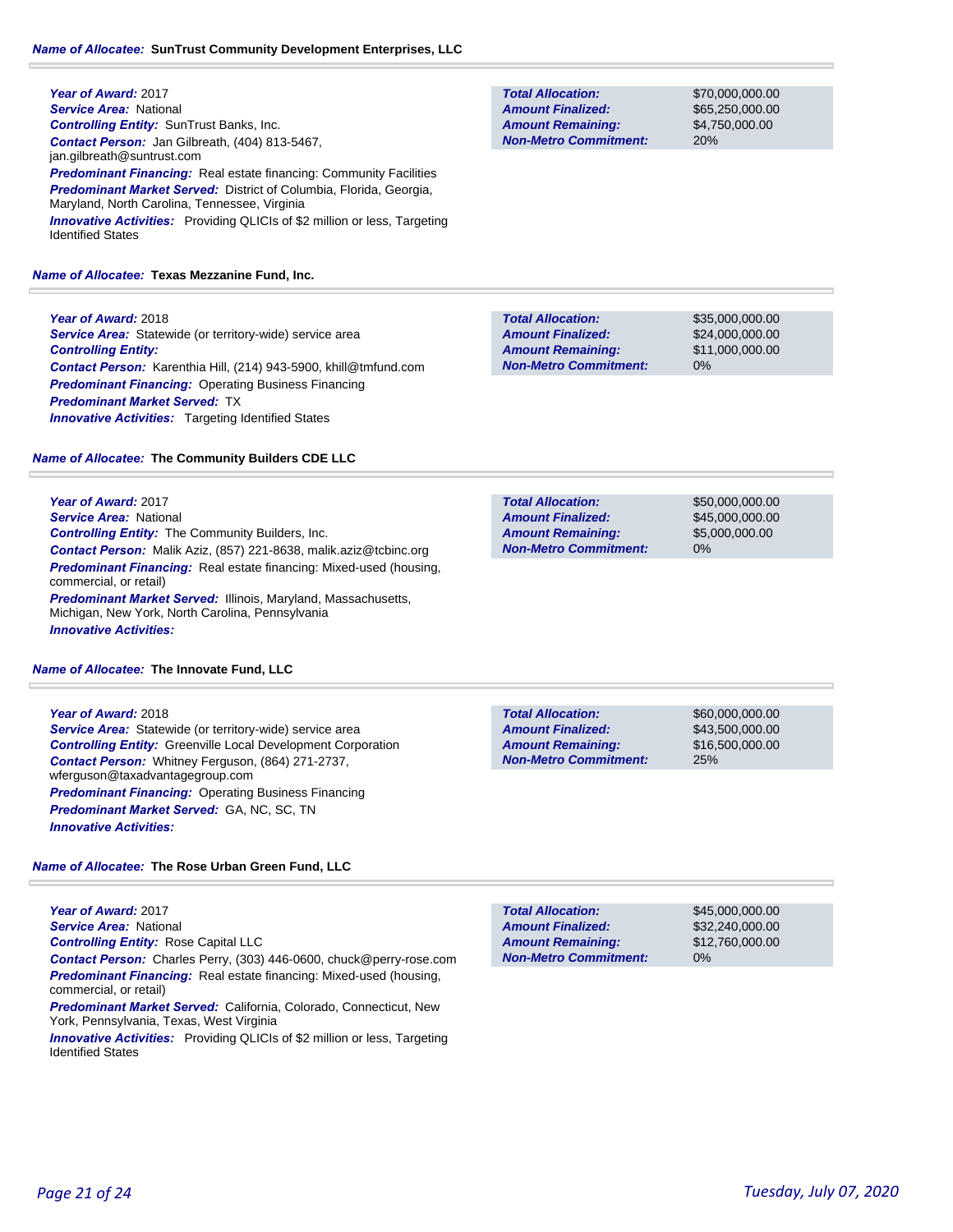**Year of Award:** 2018 **Service Area:** National service area *Controlling Entity:* Baker Tilly Capital LLC *Contact Person:* , , *Predominant Financing:* Other Real Estate Financing *Predominant Market Served:* AL,FL,MS,OK,SC,TN,TX **Innovative Activities:** Providing QLICIs of \$2 million or less, Targeting Identified States

# *Name of Allocatee:* **Three Rivers CDE, Inc.**

**Year of Award:** 2018 **Service Area:** Statewide (or territory-wide) service area *Controlling Entity:* Three Rivers Planning and Development District, Inc. *Contact Person:* Vernon Kelley, , vrk@trpdd.com *Predominant Financing:* Operating Business Financing *Predominant Market Served:* AL, MS, TN *Innovative Activities:* 

*Name of Allocatee:* **TransPecos Development Corp**

**Year of Award:** 2017 *Service Area:* State *Controlling Entity:* TransPecos Banks *Contact Person:* Dub Sutherland, (210) 228-4444, dsutherland@texascde.com **Predominant Financing:** Real estate financing: Community Facilities *Predominant Market Served:* Texas **Innovative Activities:** Targeting Identified States

# *Name of Allocatee:* **UB Community Development LLC**

**Year of Award:** 2017 *Service Area:* Multi-State *Controlling Entity:* UNITED BANCORPORATION OF ALABAMA, INC. *Contact Person:* Alex Jones, (251) 446-6017, alex.jones@unitedbank.com **Predominant Financing: Operating Business financing** *Predominant Market Served:* Alabama, Florida *Innovative Activities:* Providing QLICIs of \$2 million or less, Targeting Identified States

*Name of Allocatee:* **Uptown Consortium, Inc.**

**Year of Award:** 2015-2016 *Service Area:* Local *Controlling Entity: Contact Person:* Beth Robinson, (513) 861-8726, brobinson@uptownconsortium.org **Predominant Financing:** Real estate financing: Mixed-used (housing, commercial, or retail) *Predominant Market Served:* Hamilton County, OH *Innovative Activities:* 

**Total Allocation: Non-Metro Commitment: Amount Remaining: Amount Finalized:**

\$70,000,000.00 \$34,200,000.00 \$35,800,000.00 50%

**Total Allocation: Non-Metro Commitment: Amount Remaining: Amount Finalized:**

\$25,000,000.00 \$20,000,000.00 \$5,000,000.00 65%

\$65,000,000.00 \$32,000,000.00 \$33,000,000.00 60% **Total Allocation: Non-Metro Commitment: Amount Remaining: Amount Finalized:**

**Total Allocation: Non-Metro Commitment: Amount Remaining: Amount Finalized:**

\$55,000,000.00 \$54,500,000.00 \$500,000.00 60%

\$45,000,000.00 \$27,080,000.00 \$17,920,000.00 0% **Total Allocation: Non-Metro Commitment: Amount Remaining: Amount Finalized:**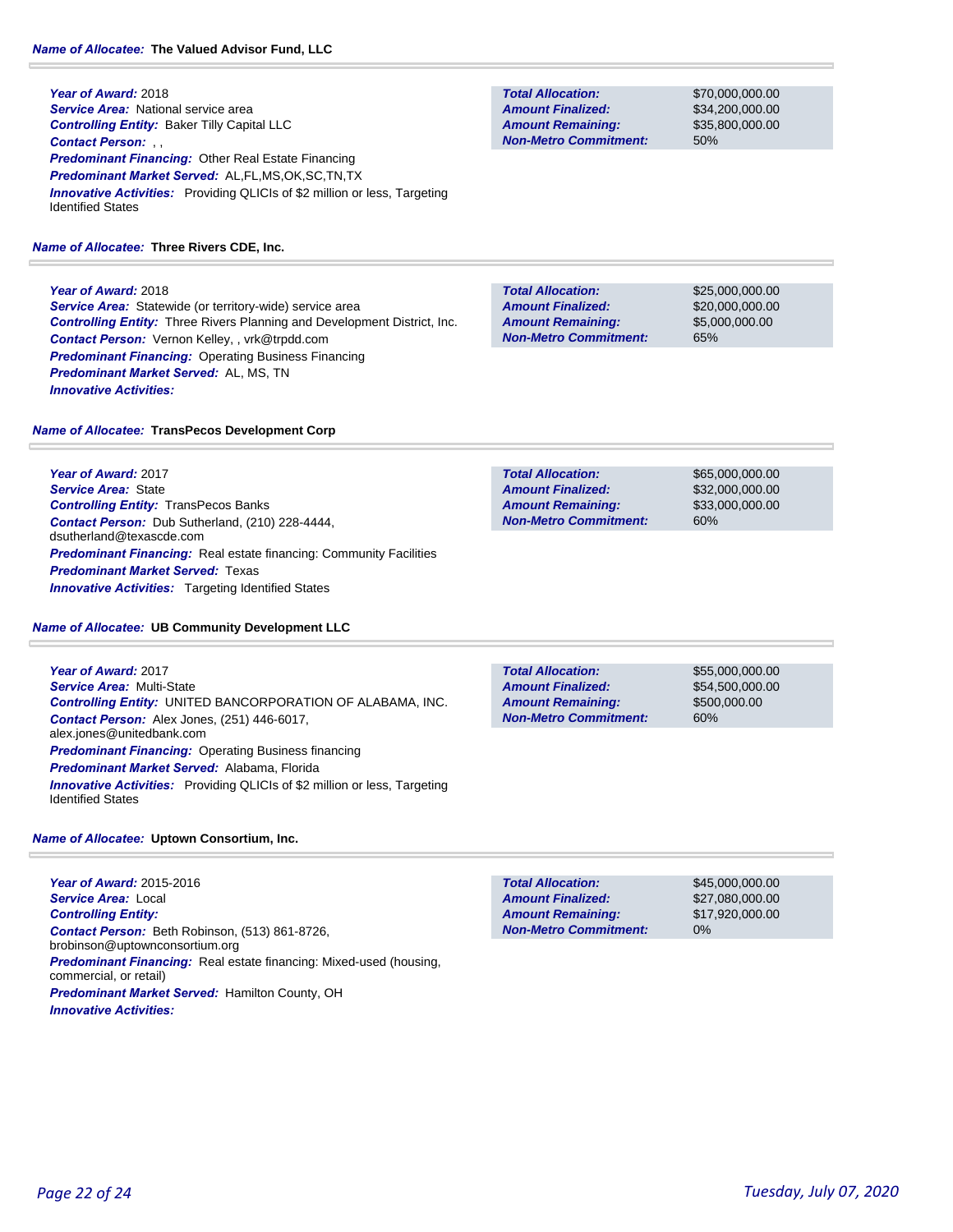**Year of Award:** 2018 **Service Area:** National service area *Controlling Entity:* SBER Development Services LLC *Contact Person:* Tabitha Atkins, (443) 577-4386, tatkins@crossstpartners.com *Predominant Financing:* Real Estate Financing - Industrial/Manufacturing *Predominant Market Served:* CO,FL,MD,MI,NJ,RI,TX *Innovative Activities:* 

#### *Name of Allocatee:* **Urban Development Fund, LLC**

**Year of Award:** 2018 *Service Area:* National service area *Controlling Entity:* Aries Capital LLC *Contact Person:* , , *Predominant Financing:* Real Estate Financing - Community Facilities *Predominant Market Served:* AL,FL,GA,IL,TX **Innovative Activities:** Providing QLICIs for Non-Real Estate Activities, Targeting Identified States

# *Name of Allocatee:* **Urban Research Park CDE, LLC**

**Year of Award:** 2018 **Service Area:** National service area *Controlling Entity:* Townsend Capital, LLC *Contact Person:* Dina Read, (410) 321-1900, dinar@townsendcapital.com *Predominant Financing:* Other Real Estate Financing *Predominant Market Served:* AZ,CA,CO,GA,LA,MI,TX *Innovative Activities:* Targeting Identified States

# *Name of Allocatee:* **USBCDE, LLC**

**Year of Award:** 2017 *Service Area:* National *Controlling Entity:* U.S. Bank *Contact Person:* Nichole Huffman, (314) 335-2511, stephanie.huffman@usbank.com *Predominant Financing:* Real estate financing: Industrial/Manufacturing *Predominant Market Served:* Alabama, California, Georgia, Indiana, Michigan, Texas, Washington *Innovative Activities:* Providing QLICIs of \$2 million or less, Targeting Identified States

# *Name of Allocatee:* **USBCDE, LLC**

**Year of Award:** 2018 **Service Area:** National service area *Controlling Entity:* U.S. Bank *Contact Person:* Tony Cissi, , anthony.cissi@usbank.com **Predominant Financing:** Real Estate Financing - Community Facilities *Predominant Market Served:* CA,MI,MO,NV,RI,TX,WA **Innovative Activities:** Providing QLICIs of \$2 million or less, Targeting Identified States

**Total Allocation: Non-Metro Commitment: Amount Remaining: Amount Finalized:**

\$15,000,000.00 \$14,555,371.00 \$444,629.00 0%

\$50,000,000.00 \$9,068,202.80 \$40,931,797.20 0% **Total Allocation: Non-Metro Commitment: Amount Remaining: Amount Finalized:**

**Total Allocation: Non-Metro Commitment: Amount Remaining: Amount Finalized:**

\$55,000,000.00 \$41,250,000.00 \$13,750,000.00 0%

**Total Allocation: Non-Metro Commitment: Amount Remaining: Amount Finalized:**

\$70,000,000.00 \$61,000,000.00 \$9,000,000.00 21%

**Total Allocation: Non-Metro Commitment: Amount Remaining: Amount Finalized:**

\$70,000,000.00 \$44,100,000.00 \$25,900,000.00 20%